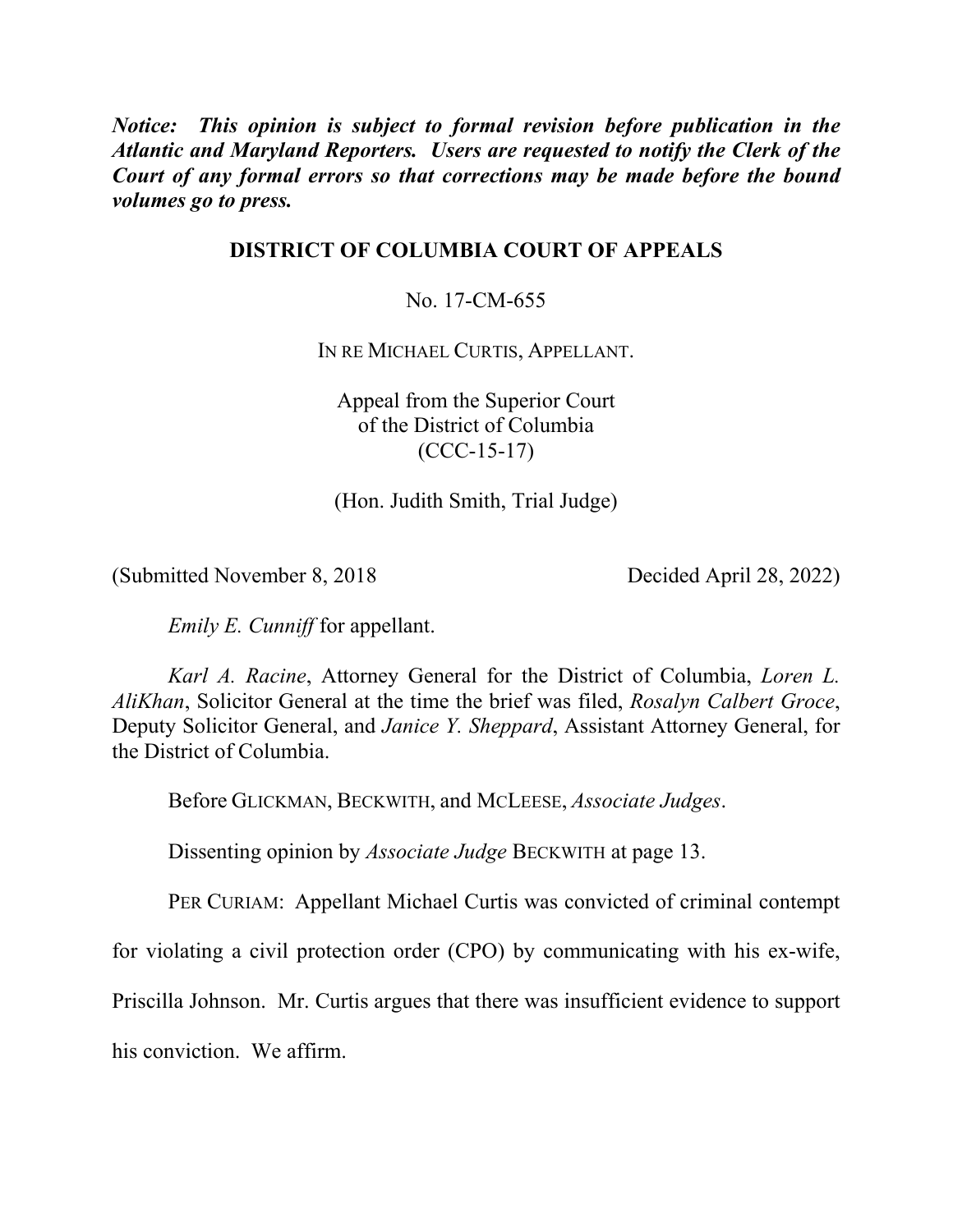**I.**

Except as otherwise noted, the following appears to be undisputed. Mr. Curtis and Ms. Johnson had three children together. They divorced in 2014 or 2015, and Ms. Johnson obtained a CPO against Mr. Curtis in 2016. The CPO generally required Mr. Curtis not to contact Ms. Johnson by telephone, in writing, electronically, or in any other manner, directly or indirectly through a third party. The CPO did, however, permit Mr. Curtis to text Ms. Johnson "ONLY to discuss matters related to the children in common."

Mr. Curtis's contempt conviction is based on the following exchange of texts in early 2017:

| MR. CURTIS: | Pri its not on court papers that i cant talk to the children. u have<br>taken all rights and respect from mothers who r truly in need of<br>help Its ur fault young ladies r hurt |
|-------------|-----------------------------------------------------------------------------------------------------------------------------------------------------------------------------------|
|             | MS. JOHNSON: Please stop texting this. I have given u two options n u refused<br>both. So it's ur choice. The end of conversation please. I will no<br>longer debate over this.   |
| MR. CURTIS: | Sorry for trying to my children and it should never be 2                                                                                                                          |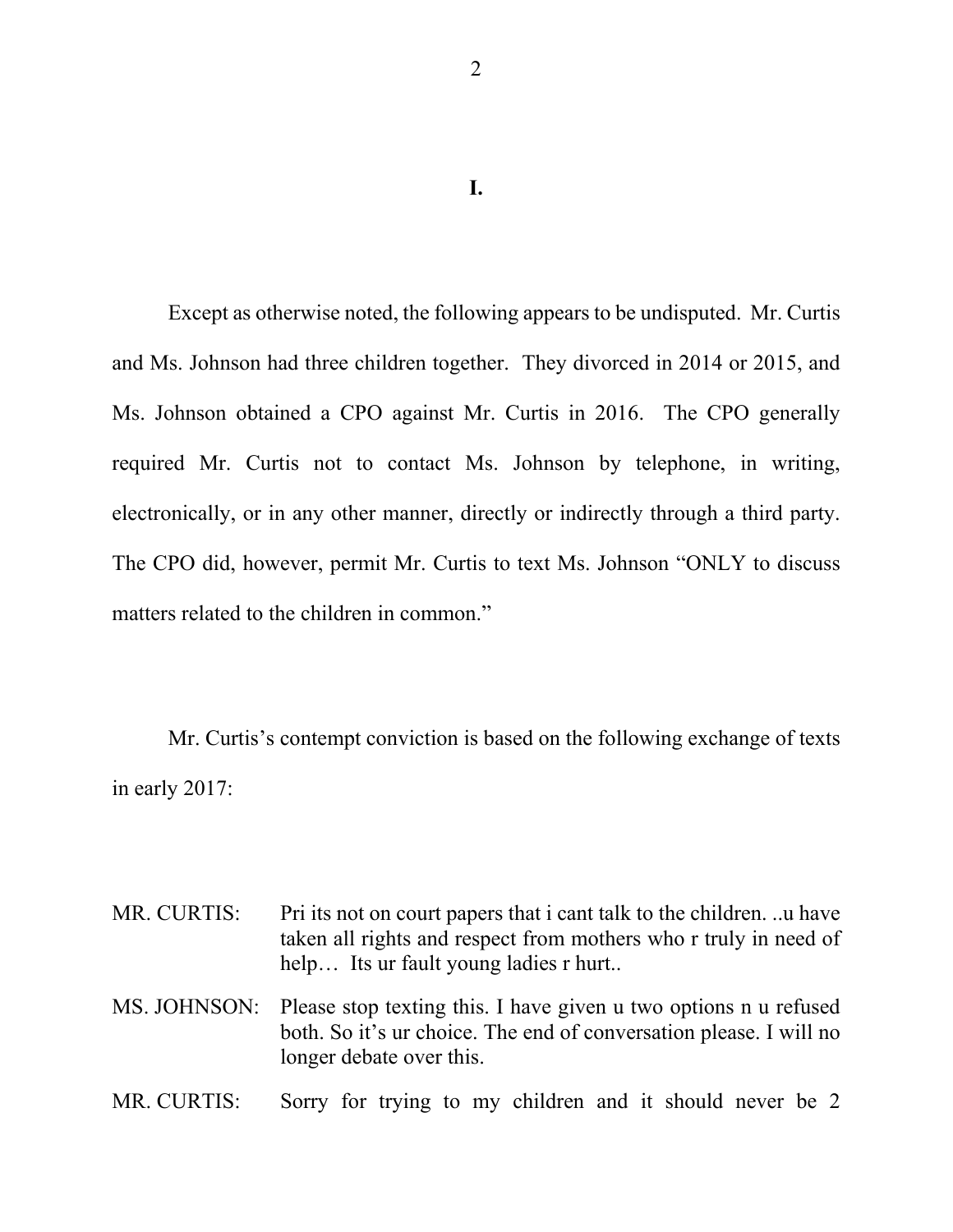choices…so im given u 3 Choices. .

- MS. JOHNSON: I'm not being spiteful. This is wat I can afford.
- MR. CURTIS: That's one... It don't cost for my children to talk to me... U passed spiteful…
- MS. JOHNSON: It's a monthly cost to pay a phone bill. Our minutes are limited since u turned of [name of daughter] phone we have to share n I need to be sure I'm able to reach them. But u won't understand so please this is the end. I'm trying to allow u to communicate but I'm having second thoughts now because u are constantly trying to cause confusion. I will say for a final time I need help with the bill to extend the minutes or u can get them a line for u to contact them. f u can't wait nderatand then I won't allow u to waste my text allowance n I'm going to have to ask u to stop contacting me period. It's ur fault u refuse to help so please don't blame me. If you can't text appropriately then I will not allow u to text me at all. Thx n goodnight.
- MR. CURTIS: I don't care about phone bills. ... I'm 14 houses away. . but u have hurted me for 4 yrs. Now and now all will be revealed... Be sure to tell them about ur cousin. ..even my babys no about it and who he was. Supposed to be so I will be calling. Them in fack I got a better idea. ..
- MS. JOHNSON: Thx. Please don't text me again at all. I've asked u not to threaten me and this is not a conversation related to the well being of our children. Do not contact me again please.
- MR. CURTIS: I did not treat. .. I promise u someone going to. Jail for the pain i been. Through over 4 yrs
- MS. JOHNSON: Ok. That's it. No more. I'm trying to sleep.

At trial, Ms. Johnson acknowledged that some parts of that exchange had to do with the children. Ms. Johnson also testified, however, that the exchange included threats and other comments that Ms. Johnson did not understand.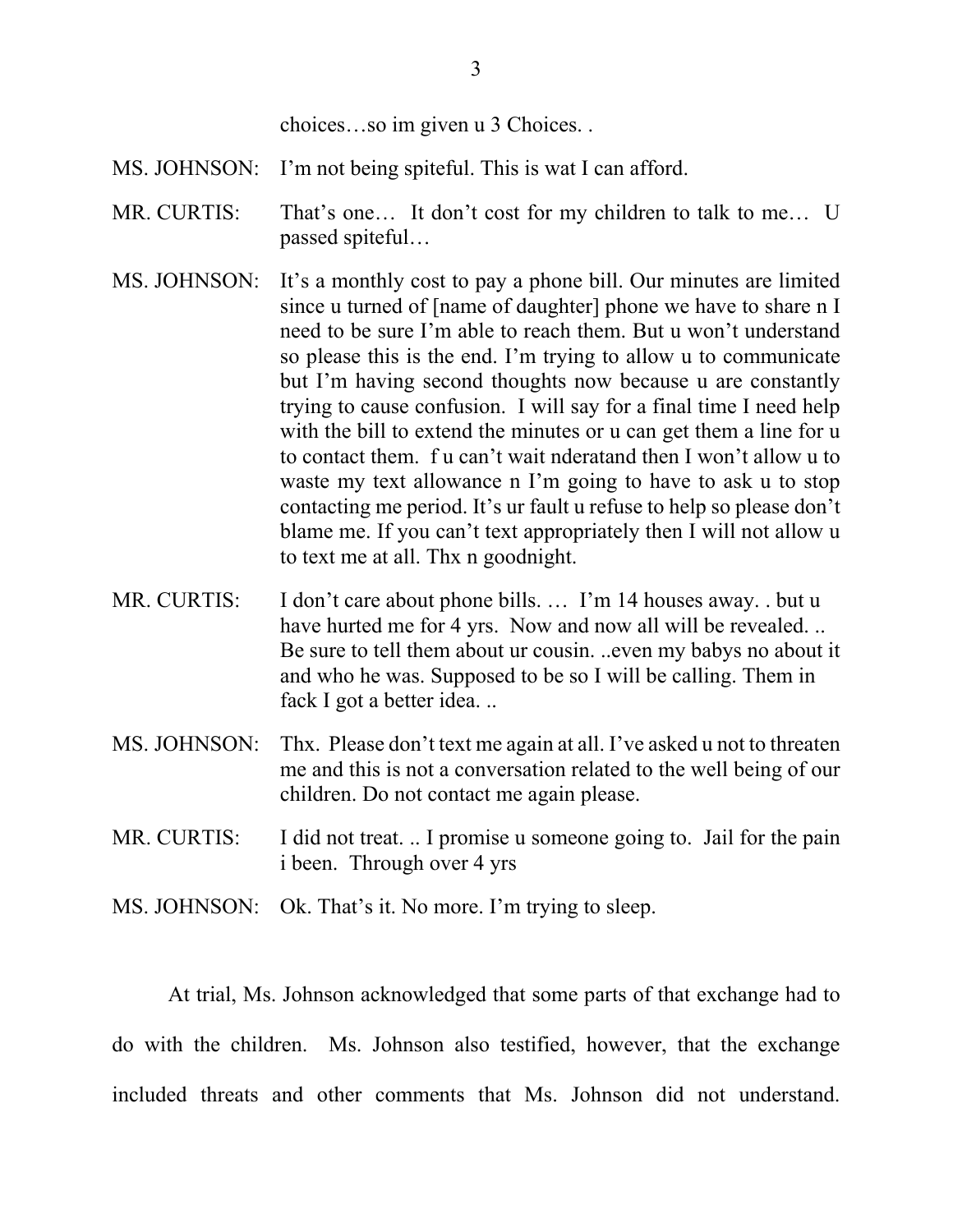According to Ms. Johnson, the "dominant issue" in the texts was Mr. Curtis becoming angry.

The trial court found Mr. Curtis guilty. The trial court focused on three specific statements: (1) "its ur fault young ladies r hurt"; (2) "u have hurted me for 4 yrs. Now and now all will be revealed"; and (3) "I promise u someone going to. Jail for the pain I been. Through over 4 yrs." The trial court noted that those statements were in the midst of other statements about the children and might have reflected frustration relating to the children. Nevertheless, the trial court found that those three specific statements were not about the children and thus violated the CPO.

## **II.**

To establish the elements of criminal contempt for violating a CPO, the evidence must prove beyond a reasonable doubt that the defendant "engaged in (1) willful disobedience (2) of a protective court order." *Holman v. District of Columbia*, 202 A.3d 512, 521 (D.C. 2019) (internal quotation marks omitted). Mr.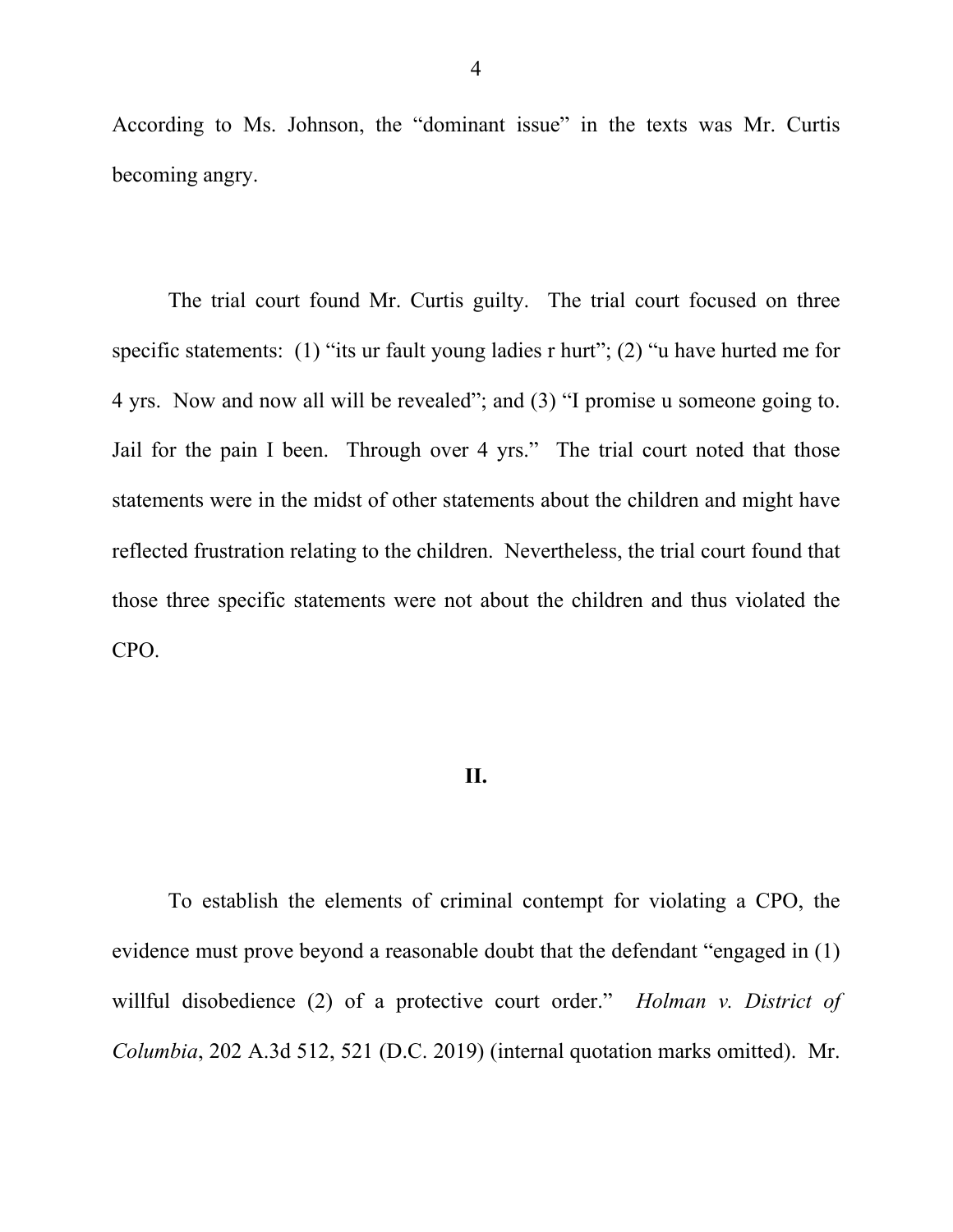Curtis argues that the evidence did not establish that his texts were in violation of the CPO. We disagree.

The trial court focused on three statements in concluding that Mr. Curtis violated the CPO. Under our case law, we cannot affirm Mr. Curtis's conviction unless all three statements violated the CPO. *See, e.g.*, *In re Kraut*, 580 A.2d 1305, 1313-14 (D.C. 1990) (reversing where trial court based single count of contempt on three grounds and evidence was insufficient as to at least one ground). It is not entirely clear whether we should review the trial court's conclusions about the three statements deferentially or de novo. *Compare, e.g.*, *Thomas v. United States*, 934 A.2d 389, 392 (D.C. 2007) (In criminal-contempt cases, "[j]udicial review is deferential, giving full play to the responsibility of the trier of fact fairly to resolve conflicts in the testimony, to weigh the evidence, and to draw reasonable inferences from basic facts to ultimate facts.") (internal quotation marks omitted), *with, e.g.*, *id.* ("Whether the acts in which the defendant was found to have engaged constitute [criminal contempt] is a question of law, and we review the trial court's resolution of that question *de novo*.") (brackets and internal quotation marks omitted). We need not decide that question, because we agree with the trial court that the three statements violated the CPO.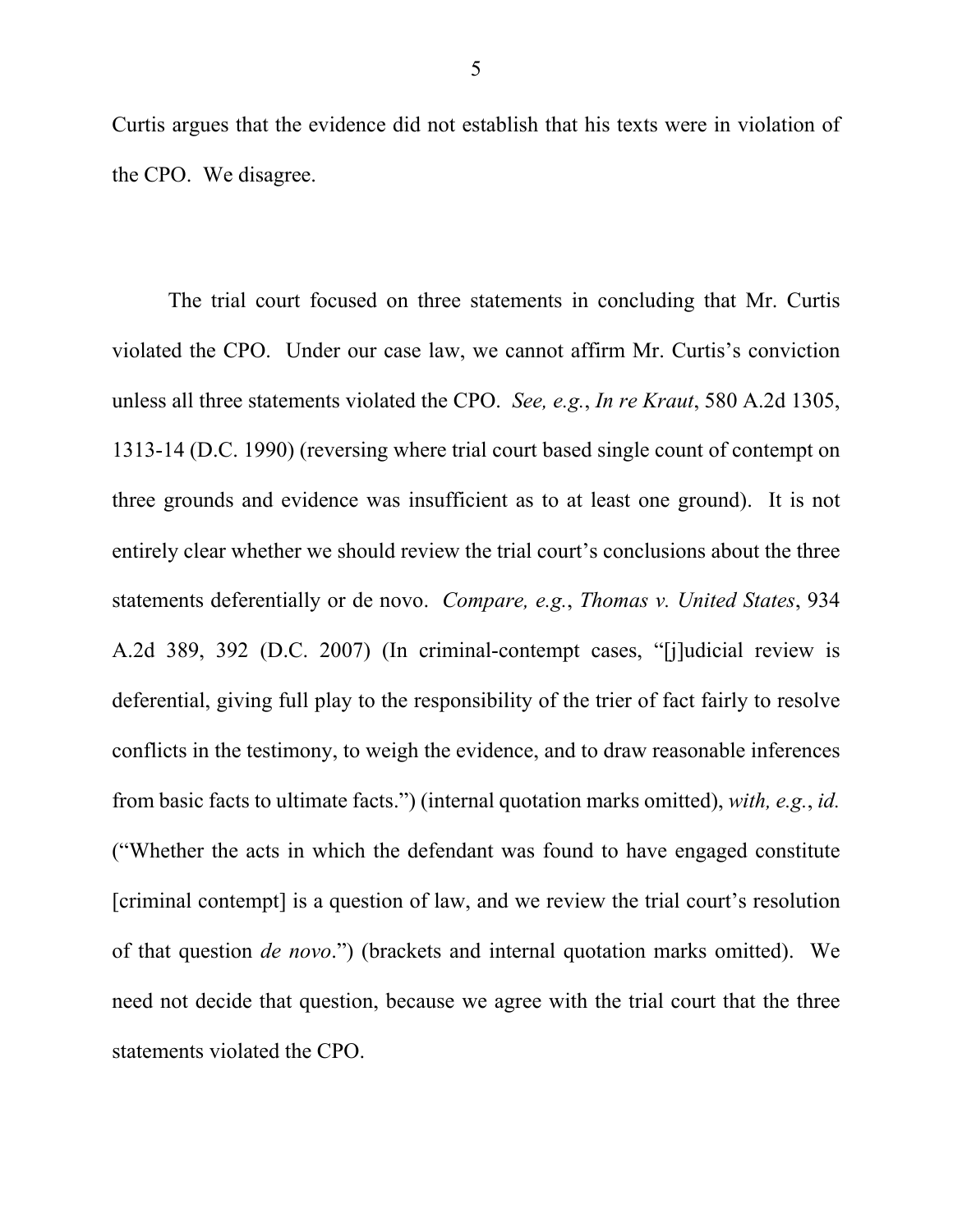The first statement at issue is "its ur fault young ladies r hurt." Considered in isolation, that statement bears no apparent relation to the children. The statement must be understood in context, however. *Cf., e.g.*, *Andrews v. United States*, 125 A.3d 316, 324 (D.C. 2015) (in determining whether words constituted threat, "[t]he words in question must be considered in the context in which they were used") (internal quotation marks omitted). It is true that the statement is part of a text message that starts with Mr. Curtis stating his view of his legal right to communicate with the children. Mr. Curtis immediately veers, however, from that specific topic to more general statements that have no apparent logical relationship to the children. Mr. Curtis states, without explanation, that Ms. Johnson has taken away "all rights and respect" from mothers in need. Then, more ominously, Mr. Curtis states without explanation that it is Ms. Johnson's fault that "young ladies" are hurt. We agree with the trial court that the latter statement was not "ONLY to discuss matters related to the children in common."

This court has affirmed a conviction for criminal contempt in circumstances comparable to those of the present case. *In re Ferguson*, 54 A.3d 1150 (D.C. 2012) (per curiam). In *Ferguson,* the CPO permitted communication "[o]nly regarding the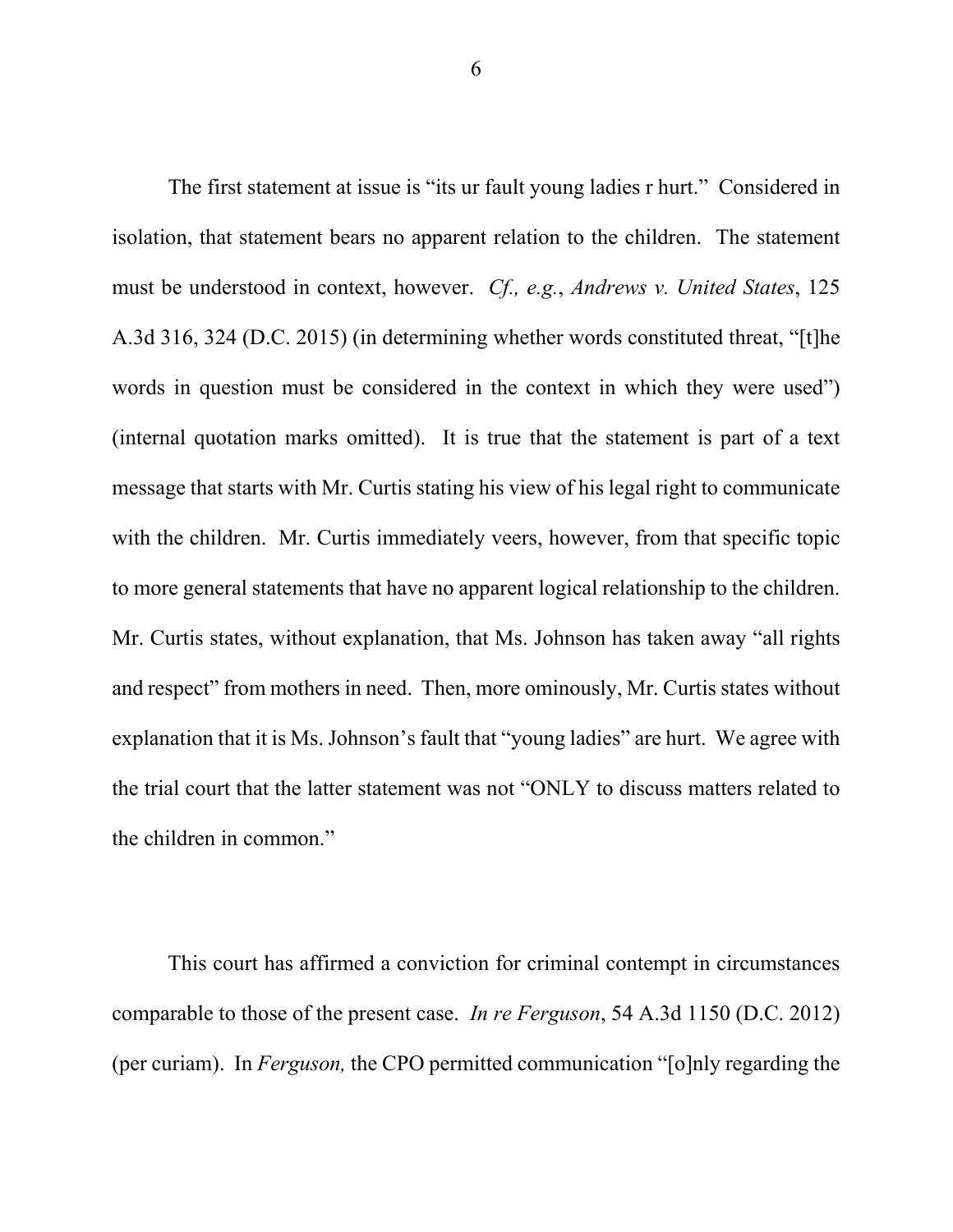child and announcement for pick up and return of the child." *Id.* at 1151. In a phone call on Christmas Eve, Mr. Ferguson said that their child had bought a present for the complainant. *Id.* Mr. Ferguson asked if the complainant would be home to receive it, and, after the complainant said she would not, Mr. Ferguson asked again whether complainant would be home. *Id.* This court held that "[t]he evidence presented was sufficient to permit the trial court to find that [Mr. Ferguson's] further question to [the complainant] was not genuinely 'regarding the child,' but instead represented an effort to have contact with [the complainant] outside the bounds permitted under the CPO." *Id.* at 1153.

Courts outside of this jurisdiction have come to similar conclusions in analogous cases. *See Jordan v. State*, 77 N.E.3d 1271, 1273-74 (Ind. Ct. App. 2017) (upholding conviction for violating CPO permitting contact about parenting order; voicemail containing ad hominem attacks including that defendant would "really tear [complainant's] ass up in court" and would tell court "everything that has [gone] on" exceeded the scope of what was necessary to communicate with complainant about parenting time); *State v. Peric*, Nos. 2018-L-089, etc., 2019 WL 1424626, at \*2, \*8 (Ohio Ct. App. Mar. 29, 2019) (upholding conviction for violating CPO that permitted contact "for all issues concerning minor children," where Mr. Peric sent message that referenced parenting time but also called complainant "evil hateful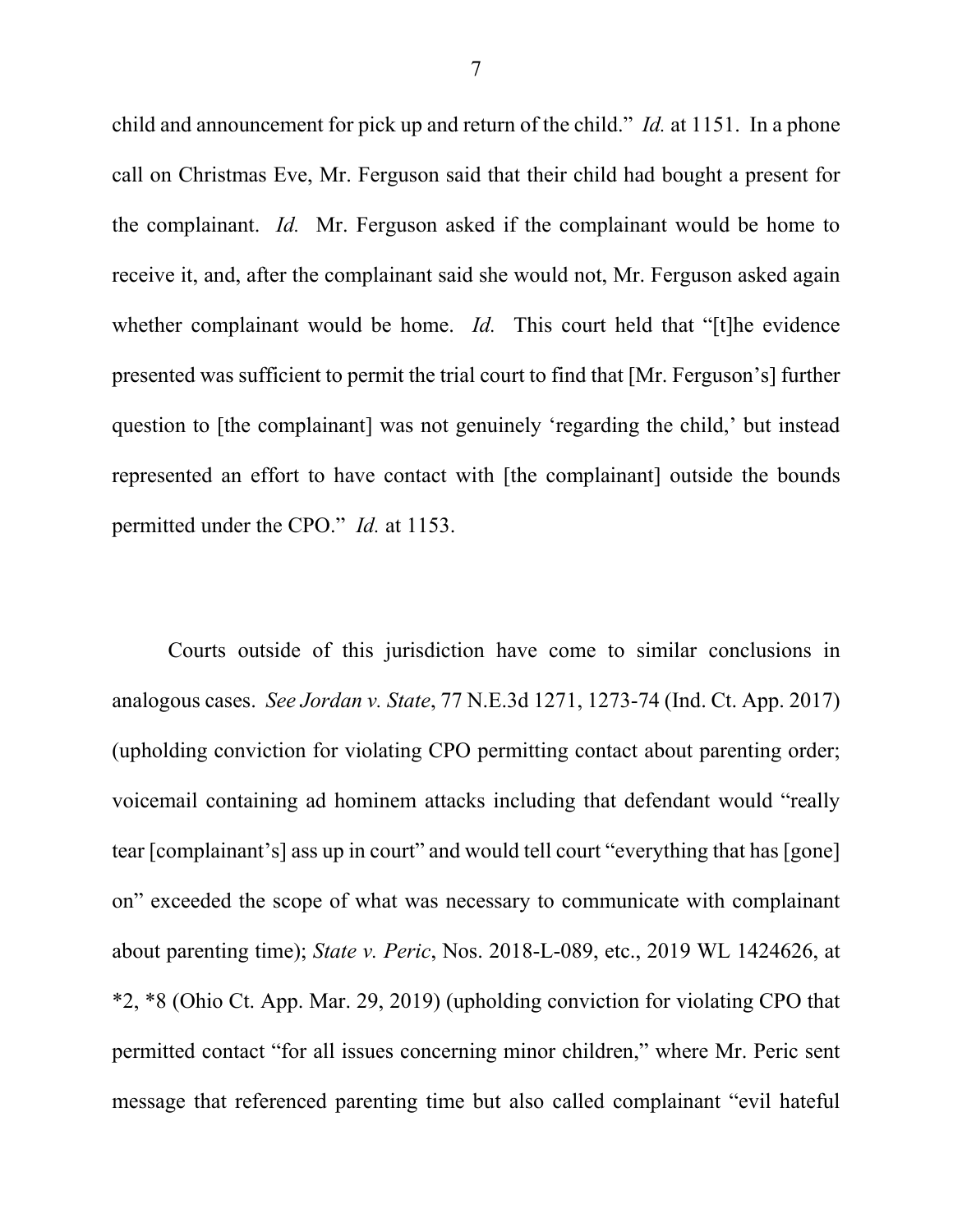bitch"; CPO did not "extend to personal attacks"; limited-contact provision's "intent is not to allow [Mr.] Peric to send messages threatening lawsuits and prison time based on a perceived underlying conflict over the children. This is an unreasonable interpretation of the order. Under this interpretation, [Mr.] Peric would have license to say anything to [complainant] provided he mentioned the children in the message."); *State v. Putman-Albright*, Nos. 26679, etc., 2016 WL 525863, at \*7- 8 (Ohio Ct. App. Jan. 29, 2016) (upholding conviction for violating CPO that permitted contact "concerning parenting issues," where, during dispute about parenting issue, Ms. Putman-Albright called complainant "punk ass" and asked if complainant was afraid of Ms. Putman-Albright's brother).

We are not persuaded by Mr. Curtis's arguments that his statements did not violate the CPO. First, Mr. Curtis appears to suggest that the relevant question is whether the text messages as a whole were primarily about the children. We disagree. The CPO limits communication to a single topic. In our view, it would not be reasonable to interpret the CPO to allow Mr. Curtis to say whatever he wished as long as he embedded his statements in a larger conversation that was in part -- or even primarily -- about the children.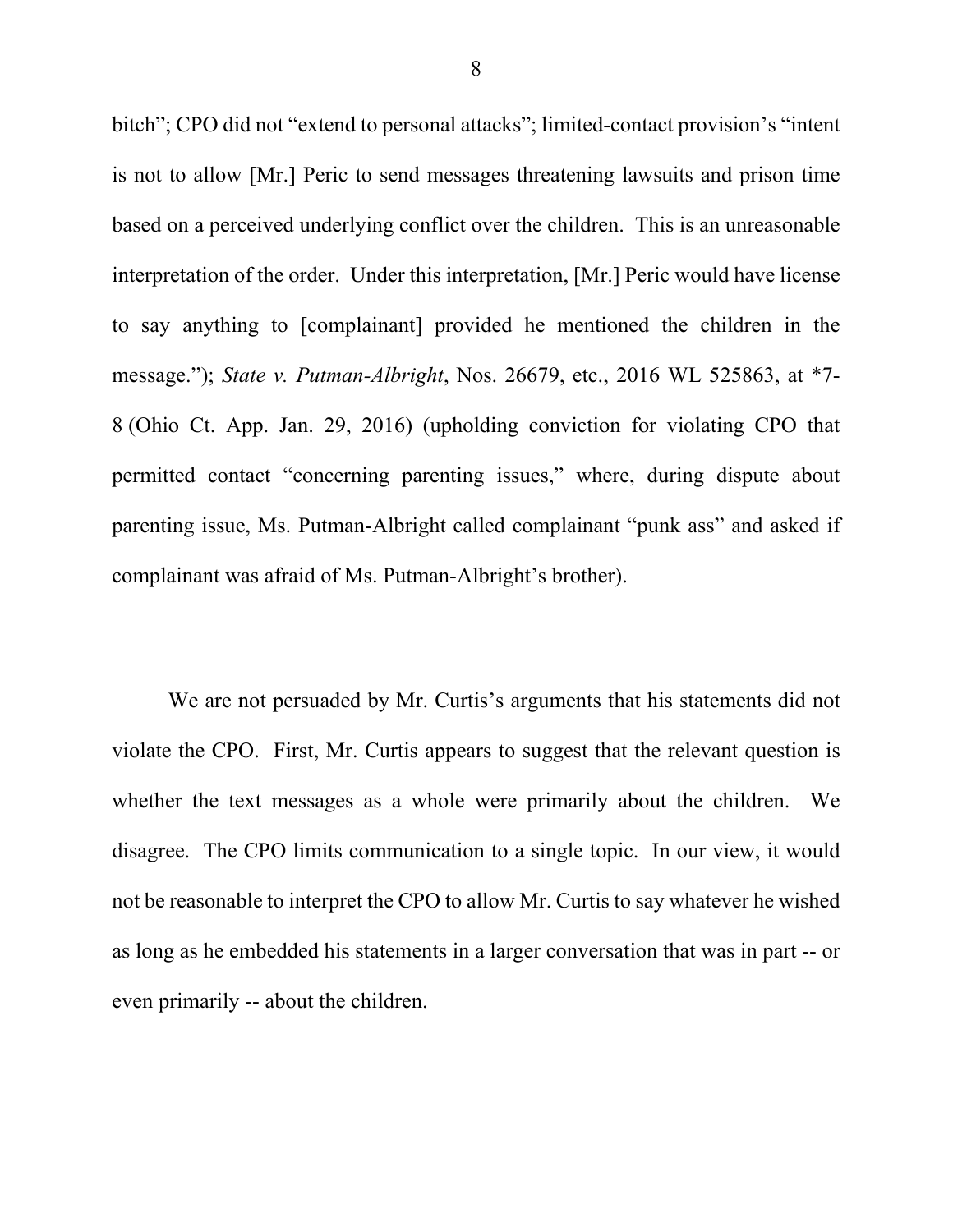Second, Mr. Curtis appears to argue that his statement about young ladies being hurt related to the children in the sense that the statement reflected his frustration about the extent of his access to the children. Mr. Curtis did not testify, and we do not have direct evidence about why he made the statement about young ladies being hurt. We assume for current purposes, however, that the statement was motivated by Mr. Curtis's frustration about a matter relating to the children. Nevertheless, we conclude that it would not be reasonable to interpret the CPO to permit Mr. Curtis to say whatever he wanted as long as his statements were motivated by frustration about matters relating to the children.

Our analysis of the remaining two statements is similar to our analysis of the first statement. The second statement is "I'm 14 houses away. .but u have hurted me for 4 yrs. Now and now all will be revealed. .." That statement in isolation does not appear to relate to the children. Rather, the statement appears to express generalized anger about the interactions between Mr. Curtis and Ms. Johnson over a four-year period. Mr. Curtis suggests on appeal that the reference to four years reflects Mr. Curtis's unhappiness at having "suffered through the litigation concerning the children" for four years. No evidence directly supports that suggestion, however. To the contrary, Ms. Johnson and Mr. Curtis were divorced no more than three years before the statements at issue, and the CPO was issued about a year before the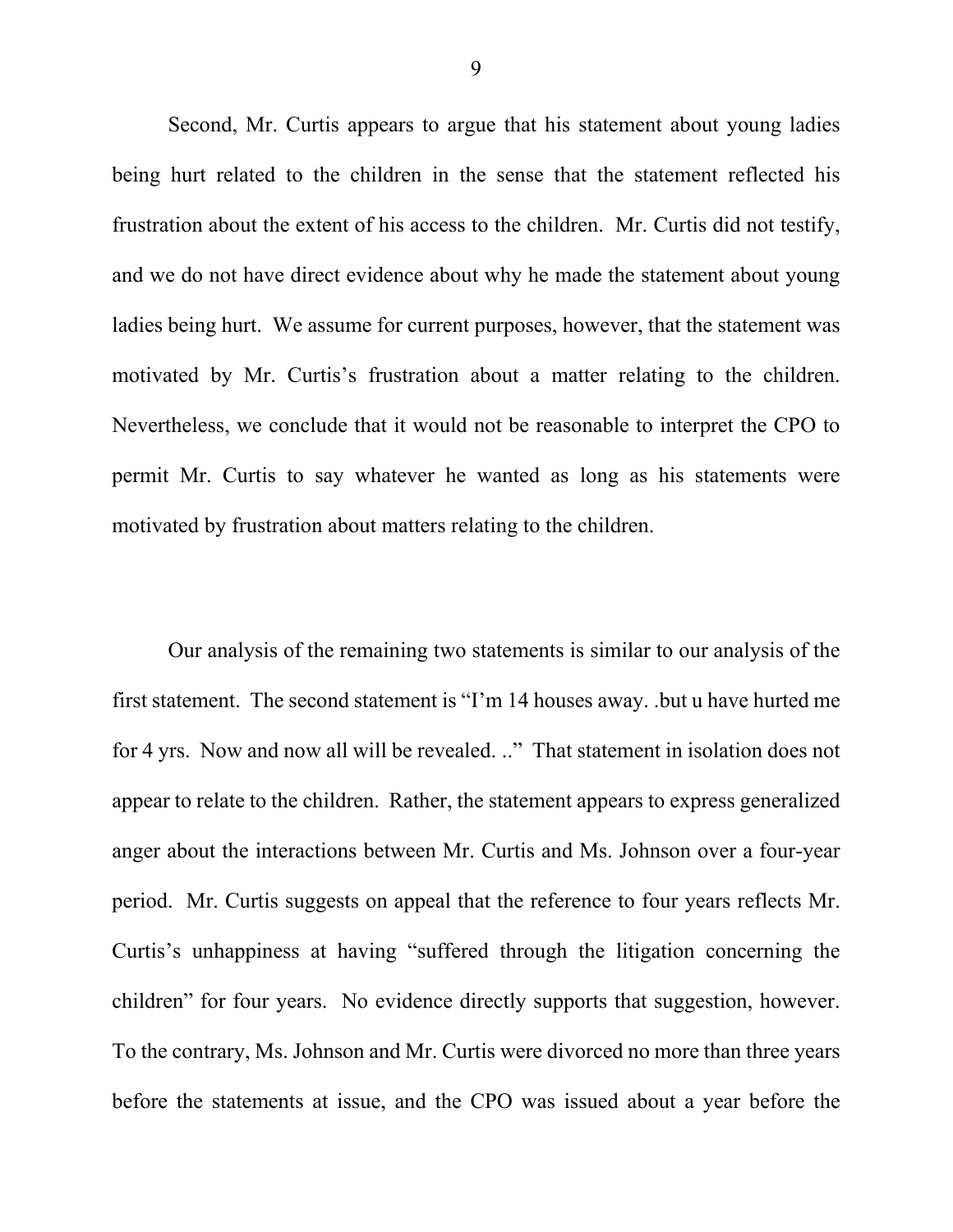statements. The evidence thus undermines rather than supports Mr. Curtis's suggestion that this statement was limited to a dispute concerning access to the children.

The second statement also seems to include an unclear threat to disclose unfavorable information about Ms. Johnson. Mr. Curtis suggests on appeal that the statement reflects his intent to provide information to the court at the next custody hearing. No evidence directly supports that suggestion, however, and the immediately subsequent statements in the text message seem to contradict the suggestion. Those statements (1) cryptically direct Ms. Johnson to tell unspecified people about Ms. Johnson's cousin and "who he was . . . [s]upposed to be"; and (2) state that Mr. Curtis was going to call those unspecified people. We conclude that the second statement was not "ONLY to discuss matters related to the children in common."

Finally, the third statement was "I promise u someone going to. Jail for the pain i been. Through over 4 yrs." That statement does not explicitly refer to the children. Rather, the statement appears to express generalized anger about the interactions between Mr. Curtis and Ms. Johnson over a four-year period. Mr. Curtis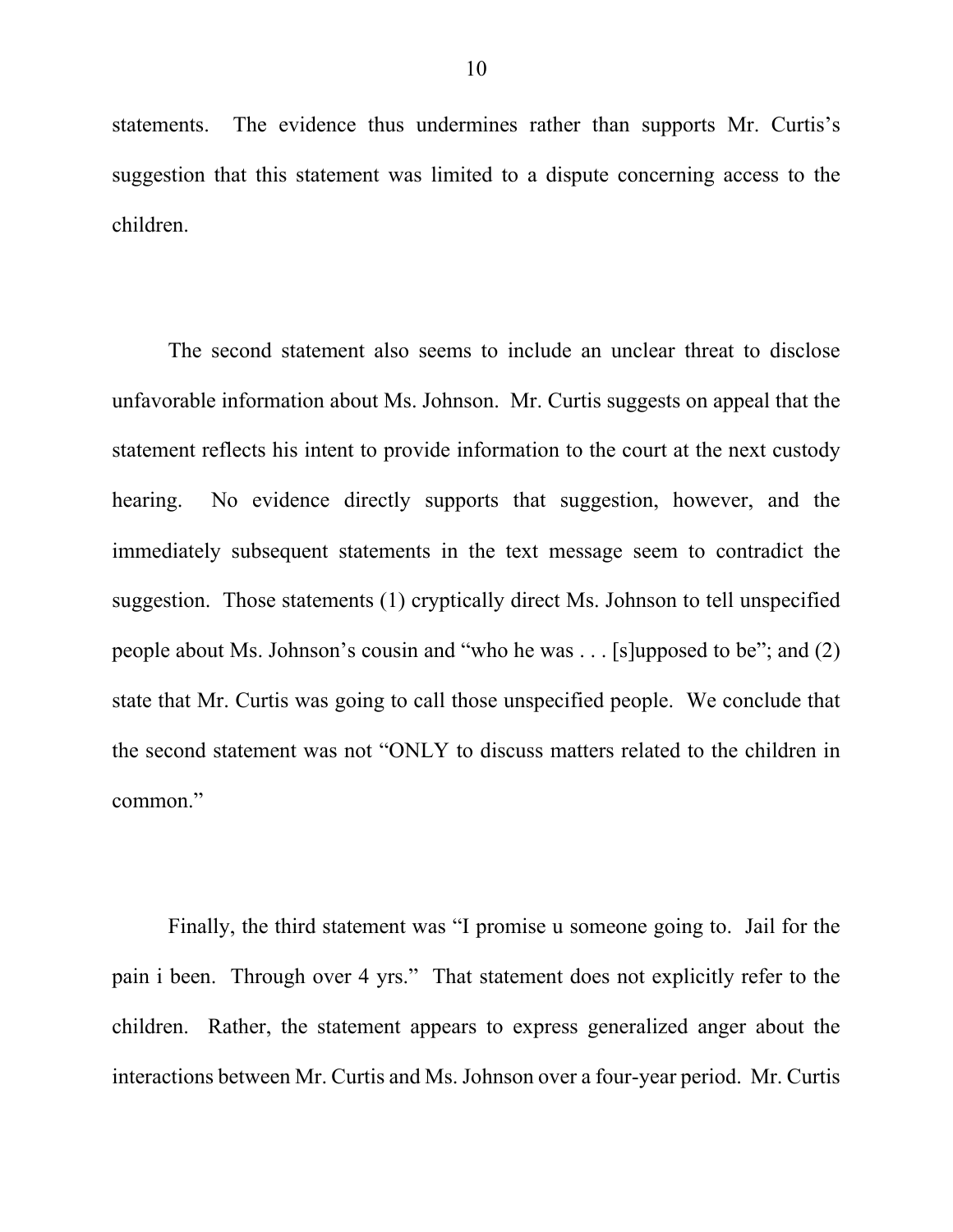suggests on appeal that the reference to jail reflects Mr. Curtis's intent to have Ms. Johnson held in criminal contempt and incarcerated for violating a court order concerning the children. No evidence directly supports that suggestion, however. To the contrary, the broad reference to four years of "pain" and the cryptic reference to "someone" going to jail seem to reach far more broadly. In addition, the reference to an unspecified person going to jail is rather ominous, given Mr. Curtis's earlier statement about young ladies being hurt. In sum, we conclude that the third statement was not "ONLY to discuss matters related to the children in common."

The dissent does not directly address the sole issue raised by Mr. Curtis and decided in the foregoing discussion: whether Mr. Curtis's texts violated the CPO. Rather, the dissent concludes that there was insufficient proof that Mr. Curtis acted willfully, because "the record is devoid of evidence that Mr. Curtis knew the texts violated" the CPO. *Infra* at 14. Because Mr. Curtis did not raise the issue of willfulness, we would not normally address the issue. *See, e.g.*, *Rose v. United States*, 629 A.2d 526, 535 (D.C. 1993) ("It is a basic principle of appellate jurisprudence that points not urged on appeal are deemed to be waived.").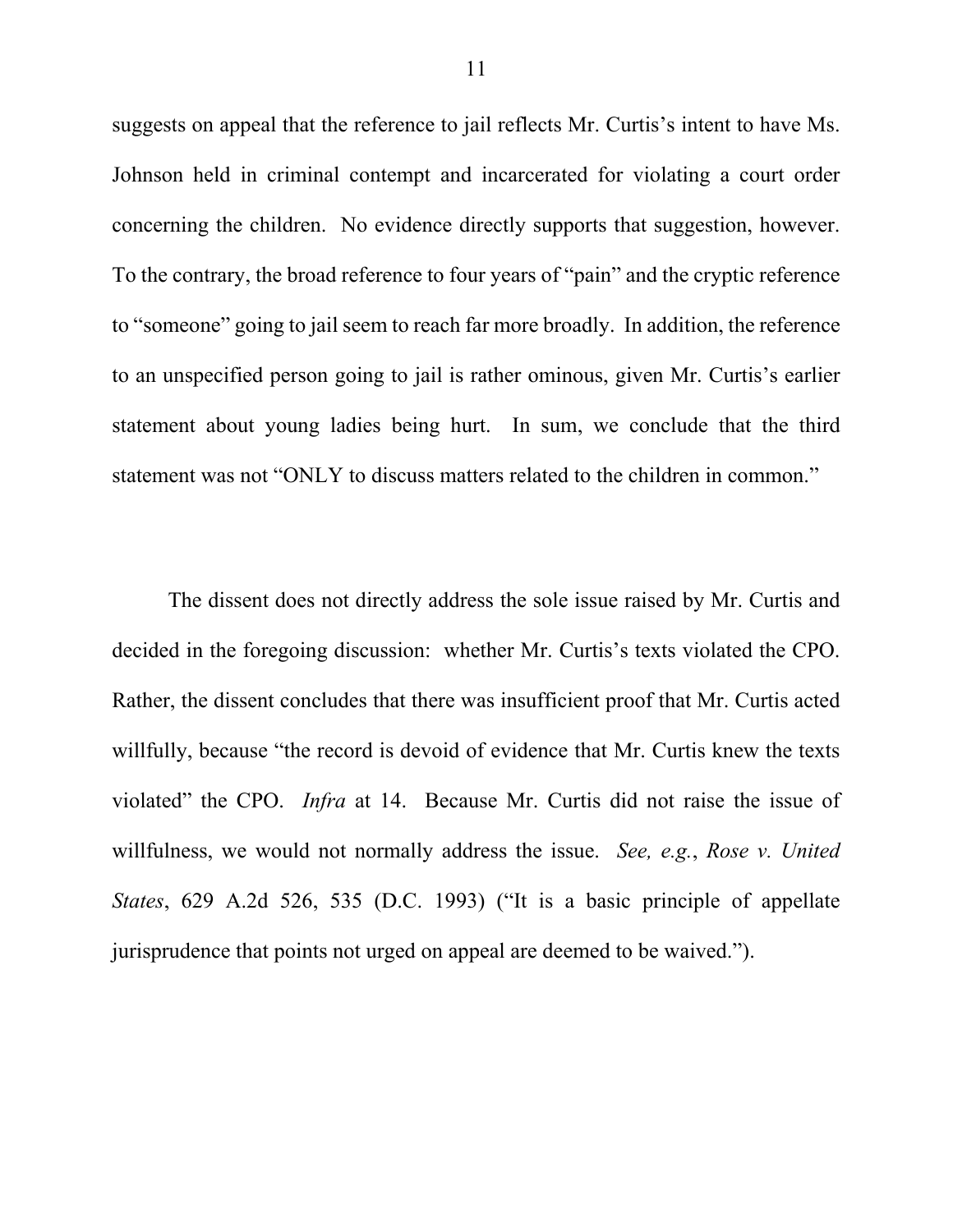We take as a given that this court has authority to sua sponte address issues not properly raised on appeal, in extraordinary circumstances and to prevent injustice. *Cf., e.g.*, *Parker v. United States*, 254 A.3d 1138, 1146 (D.C. 2021) (describing case in which appellate court exercised discretionary authority to consider issue not properly presented on appeal, because "injustice might otherwise result if [appellant is] . . . punished for conduct that does not constitute a crime") (internal quotation marks omitted). We respectfully disagree with the dissent, however, that this is such a case.

Mr. Curtis never explicitly stated that he knew his texts violated the CPO. Willfulness, however, "is a state of mind, and in most cases it cannot be proved directly." *Thompson v. United States*, 690 A.2d 479, 483 (D.C. 1997). Essentially for the reasons we have already explained, we conclude that a reasonable fact-finder could infer that Mr. Curtis knew that his texts were not "ONLY to discuss matters related to the children in common."

 Finally, raising concerns about the adequacy of the trial court's findings, the dissent suggests that a remand is warranted. *Infra* at 22 & n.6. Mr. Curtis has not challenged the adequacy of the trial court's findings and has not requested a remand.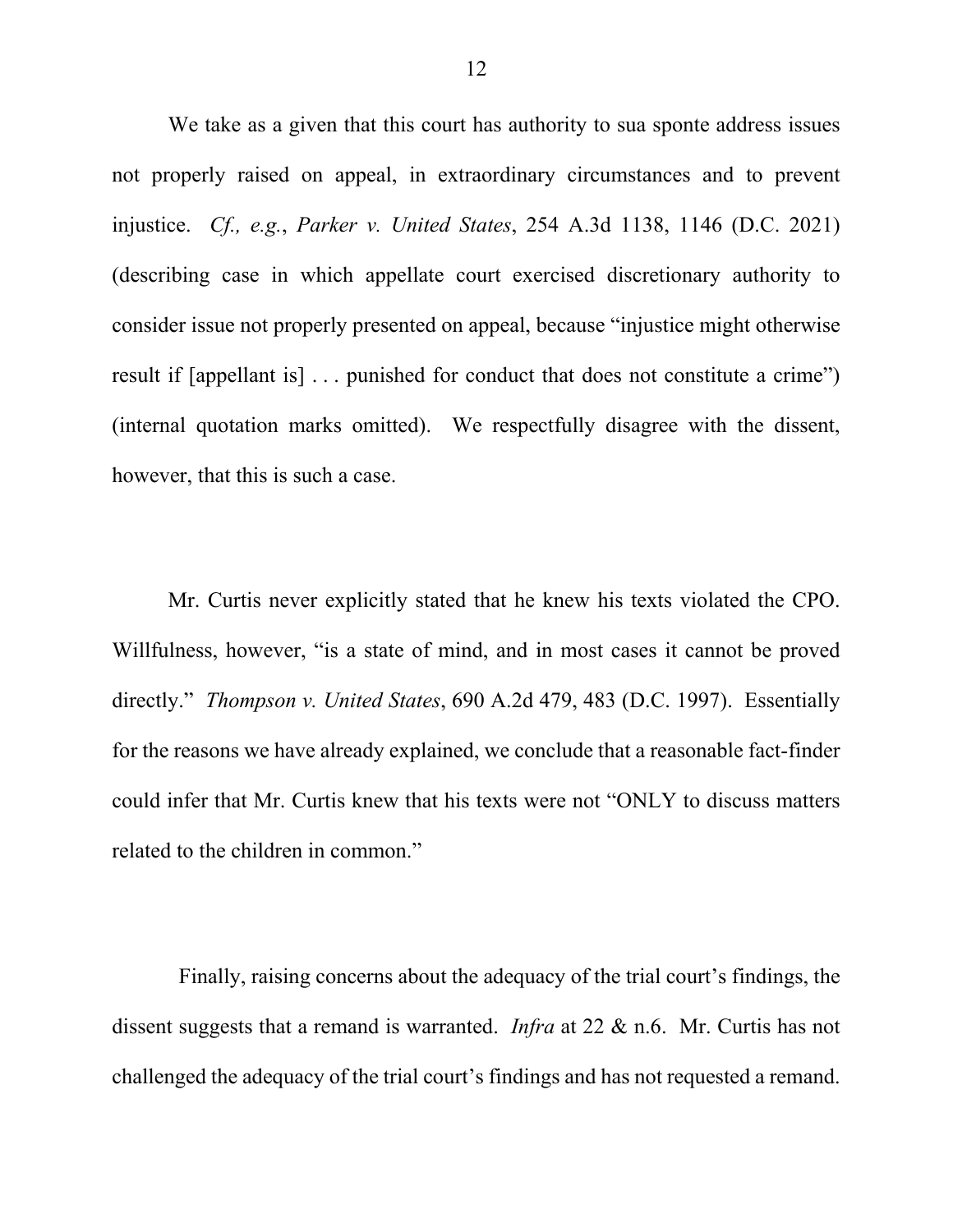We see no extraordinary circumstances justifying sua sponte consideration of the issue. The trial court's findings appear to reflect the view that Mr. Curtis could not reasonably have thought his texts complied with the CPO. For example, the trial court found that the texts were "well beyond what would be communication about the children," and the trial court also said that it "cannot reasonably find that [the texts] are about matters about the children." There is no particular reason to believe that a sua sponte remand for further findings would change the outcome of this case. *Cf., e.g.*, *Workman v. United States*, 255 A.3d 971, 979 (D.C. 2021) (with respect to issue properly presented on appeal, court declines to remand where it was clear that trial court would reach same result if matter were remanded).

For the foregoing reasons, the judgment of the trial court is

## *Affirmed*.

BECKWITH, *Associate Judge*, dissenting: Though Michael Curtis was not charged with any sort of threat or assault, the majority sees something "ominous" in the text messages Michael Curtis sent to Priscilla Johnson, and this impression informs its view that the messages discussed "matters" that were *not*, as the civil protection order required, "related to the children in common." The messages are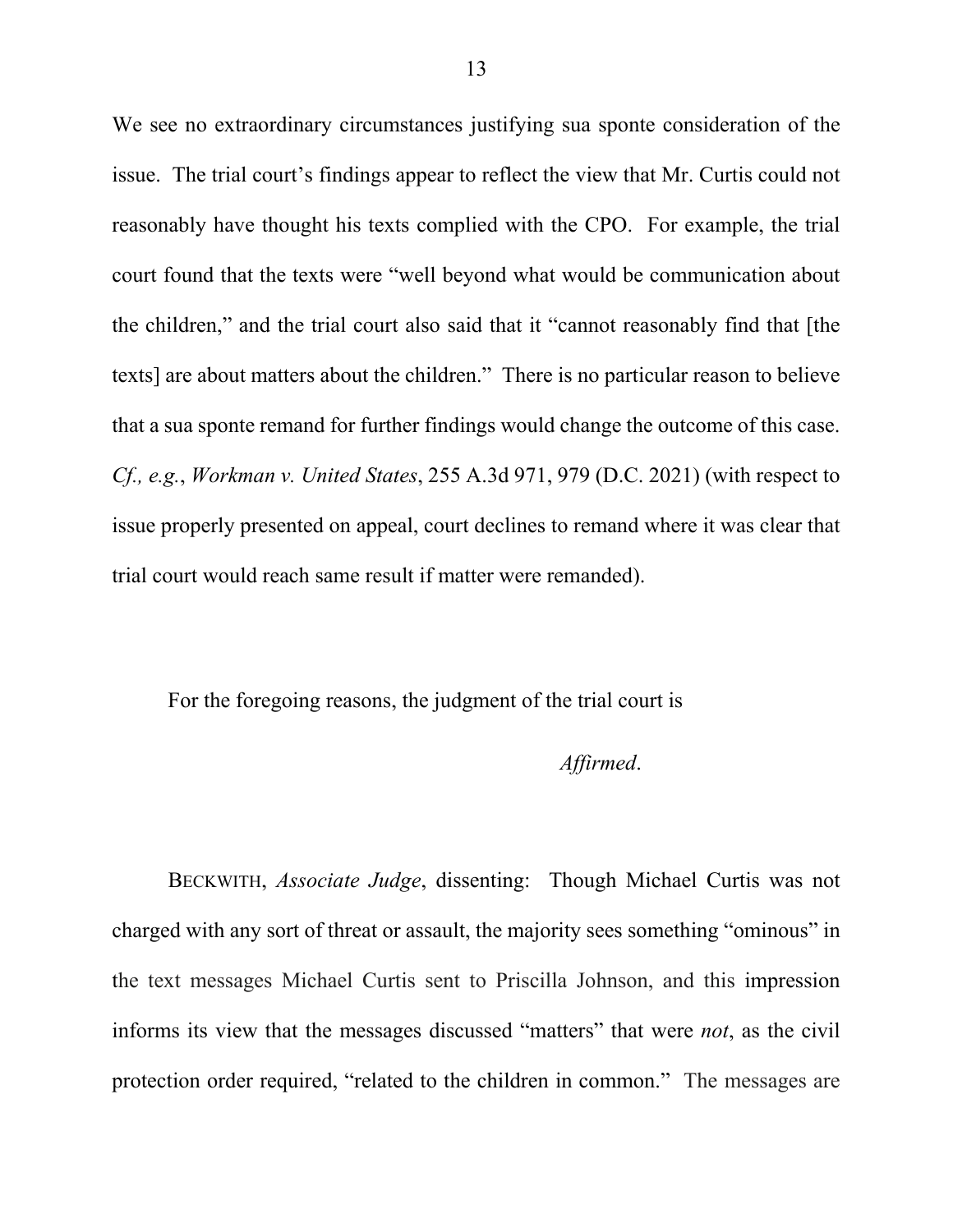ambiguous, though, and could come across as either unremarkable or alarming, depending greatly upon one's background and experiences. But even if the messages did exceed the bounds of what the CPO allowed by discussing matters that were not related to the children in common, the record is devoid of evidence that Mr. Curtis knew the texts violated the order and thus had the necessary "wrongful state of mind." *See In re Jones*, 898 A.2d 916, 920 (D.C. 2006) (citing *Davis v. United States*, 834 A.2d 861, 866 (D.C. 2003)). As an initial matter, the CPO's language failed to put Mr. Curtis on notice that some of his text messages fell outside the scope of permissible communication. Further, there is no evidence that the trial court ever clarified the parameters of the exception. And finally, nothing in these messages is so blatantly off topic as to demonstrate, in the absence of other evidence, Mr. Curtis's willfulness to discuss matters not related to his children. Because the government's evidence was insufficient to prove this essential element of the crime of contempt, I respectfully dissent from the majority's decision to affirm Mr. Curtis's conviction for violating the civil protection order.

In the context of contempt of a CPO, "[w]illfulness necessarily entails knowledge that conduct is proscribed," *Williams v. United States*, 51 A.3d 1273, 1280 (D.C. 2012), and "a defendant cannot be convicted of criminal contempt where he or she is not put on notice of the specific conditions of the [CPO] order." *Vaas*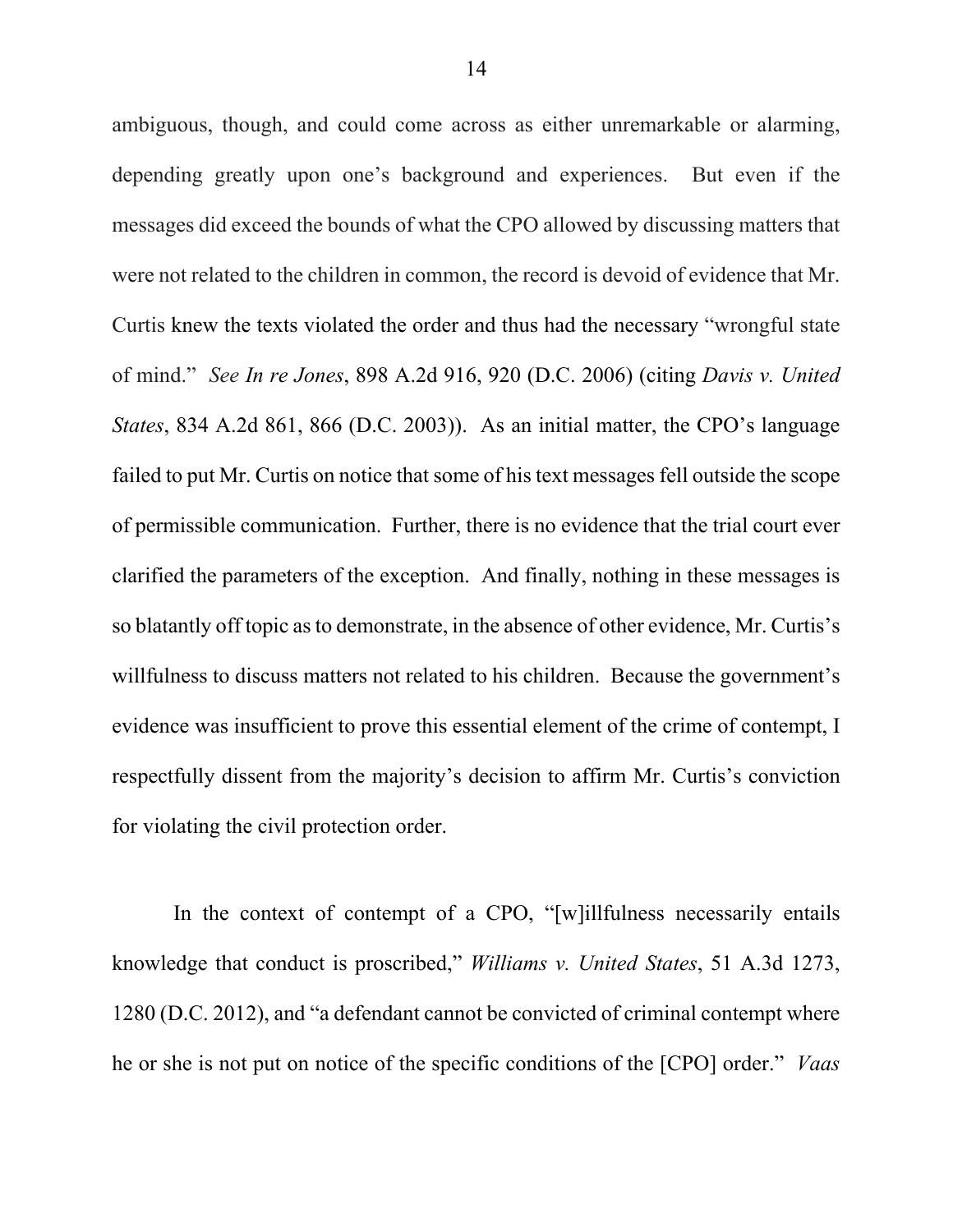*v. United States*, 852 A.2d 44, 46 (D.C. 2004); *In re Thompson*, 419 A.2d 993, 996 (D.C. 1980) ("One cannot be contemptuous of a court order if he has no knowledge of it."). Before the government can demonstrate contempt of a court order, then, that order must be "specific and definite, or clear and unambiguous." *In re Jones*, 898 A.2d at 920 (quoting *Fed. Mktg. Co. v. Va. Impression Prods. Co.*, 823 A.2d 513, 523 (D.C. 2003)).

At least twice in circumstances analogous to those here, this court has reversed a contempt conviction for insufficient proof of willfulness because of uncertainty over exactly what conduct the court order forbade. In *Davis v. United States*, the government charged Lawrence Davis with contempt for nonattendance of a domestic violence intervention program the CPO required him to attend. 834 A.2d at 863. One of the government's witnesses testified that missing more than two classes caused attendees to be "dropped from the program," while the person who had informed Mr. Davis of the program requirements testified that after three missed classes, "a fourth class w[ould] result in a termination." *Id.* at 863–64, 867. Because the government presented no evidence that the more stringent three-absence standard was ever communicated to Mr. Davis, we held that the government had not proven beyond a reasonable doubt that Mr. Davis had a "wrongful state of mind." *Id.* at 867 (quoting *Fields v. United States*, 793 A.2d 1260, 1264 (D.C. 2002)). Thus, "[n]o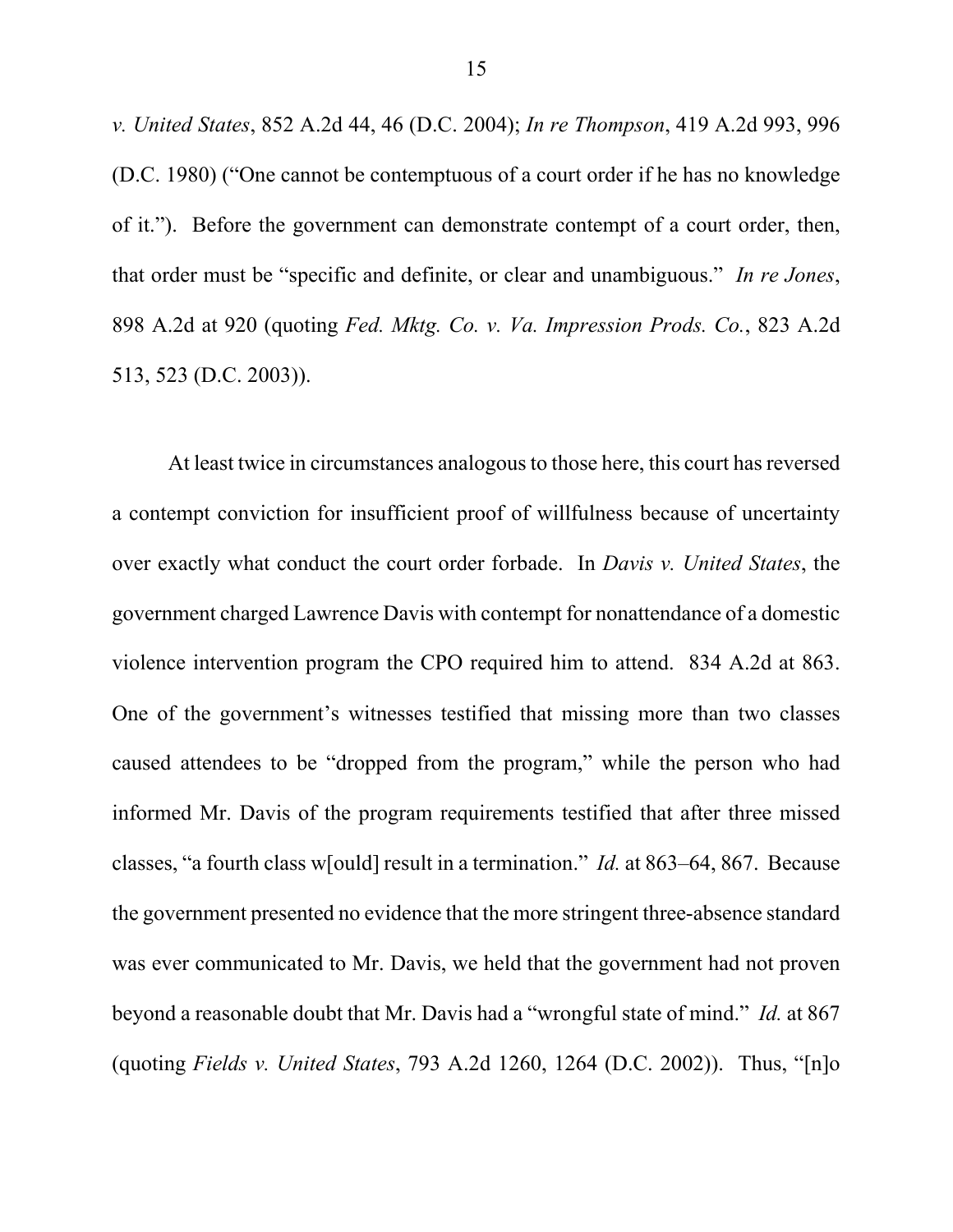impartial trier of fact could . . . find beyond a reasonable doubt that [Mr.] Davis knew or understood . . . his responsibilities" under the CPO. *Id.* at 868.

The government similarly failed to prove willfulness in *In re Jones*, where Maurice Jones was convicted of violating the no-contact provision of a CPO when he walked near the petitioner at a court hearing and said either "watch it" or "watch out." 898 A.2d at 919–20. There, we held that the evidence was insufficient to prove that Mr. Jones knew that his conduct would violate the CPO. That is, the terms of the order, which prohibited contact "in any manner," failed to put Mr. Jones on notice of how he should conduct himself when he and the petitioner were both in the courtroom, and the words he uttered did not in themselves establish that Mr. Jones intended to violate the order. *Id.* at 918, 920–21.

Here, it is true, as the trial court stated, that Mr. Curtis "knew of the order" because "he was served with a copy . . . in open court." But that does not end the analysis. As in *Davis* and *Jones*, the government here "fail[ed] to demonstrate how the terms of the CPO, as applied to the facts before us, put [Mr. Curtis] on notice that his actions would constitute a violation of the CPO." *Jones*, 898 A.2d at 921.

At the outset, in permitting Mr. Curtis to communicate with Ms. Johnson through text messages "to discuss matters related to the children in common," the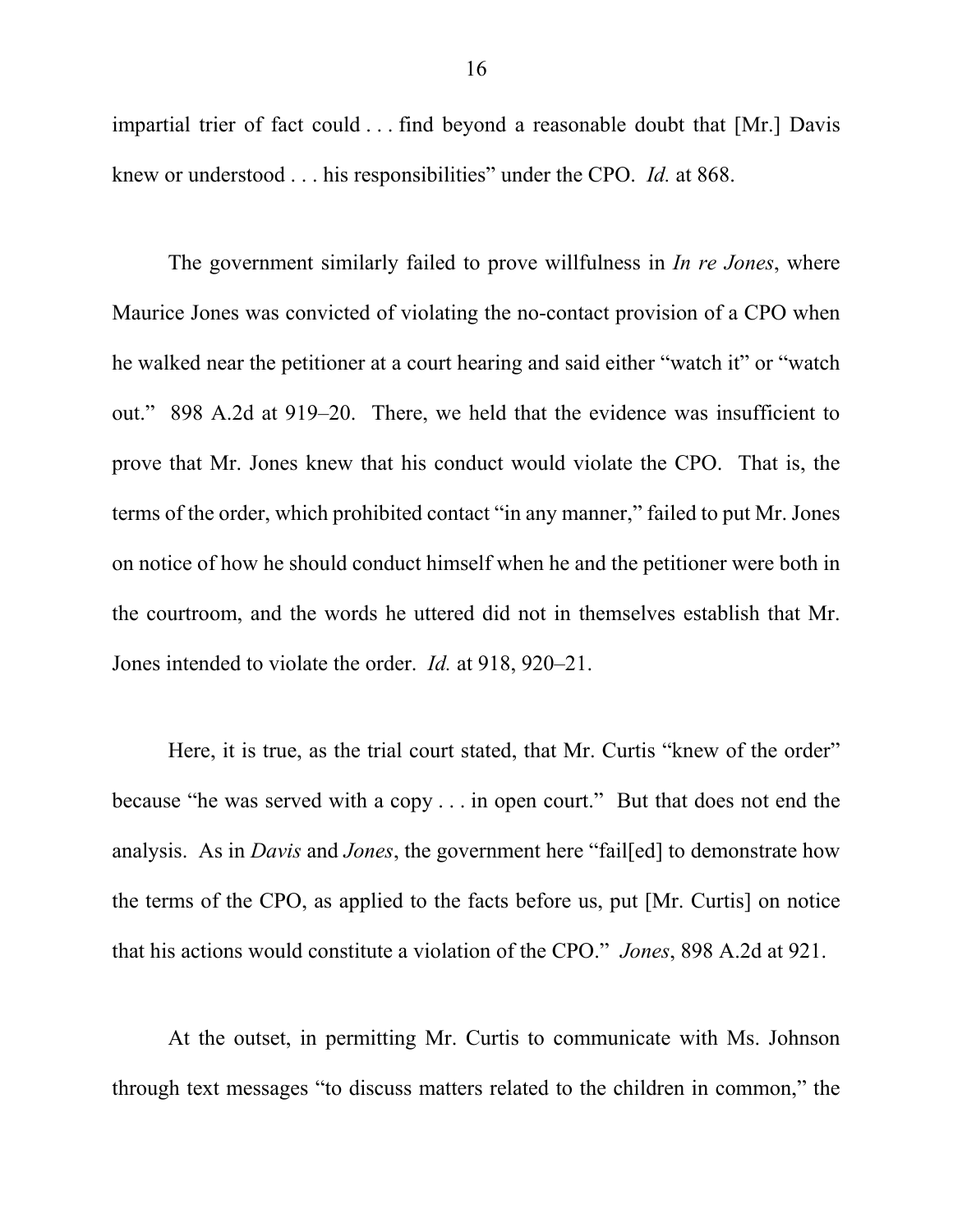CPO did not specify to what extent "*matters related to* the children" expanded the permissible subject matter beyond discussion strictly about the children. That the court and the parties at times paraphrased the exception<sup>1</sup> underlines the imprecision of the description of what conduct was allowed. And though the shorthand references were similar, even slight differences can be "susceptible to very different meanings." *Vaas*, 852 A.2d at 47 (finding that the trial court's simultaneous usage of "one-block radius" and "one-block area" "created an ambiguity regarding the exact area from which Vaas was barred"). In some respects, the alternative phrasing employed at trial appears to be narrower than the CPO's actual wording, which permitted Mr. Curtis to text Ms. Johnson to discuss not just the children, but "matters related to" them.2 *See In re Ferguson*, 54 A.3d 1150, 1154 n.4 (D.C. 2012) (rejecting

<sup>&</sup>lt;sup>1</sup> The trial court concluded at one point, for example, that the texts were "not" about the children in common." The prosecutor referred to texts that "ha[d] to do with" the children or that communicated "about" the children. And defense counsel referred to subjects that "concern[ed] matters concerning the children."

<sup>2</sup> Similarly, in holding that portions of Mr. Curtis's texts were not "limited to a dispute concerning access to the children," *supra* at 10, and did not "explicitly refer to the children," *supra* at 11, the majority seems to suggest, contrary to the actual terms of the CPO, that the CPO restricted Mr. Curtis to communicating about the children directly as opposed to discussing matters relating to the children. Further, someone reading such an order may fairly have interpreted language permitting the discussion of matters "related to" the children as encompassing a somewhat wider range of subjects than matters "about" the children. Merriam-Webster's definition of "about," as used in this context, is "with regard to," "concerned with," or "fundamentally concerned with or direct toward." Merriam-Webster Online, https://www.merriam-webster.com; https://perma.cc/K3TZ-3EMC (last visited April 6, 2022). By contrast, it defines "related" as "connected by reason of an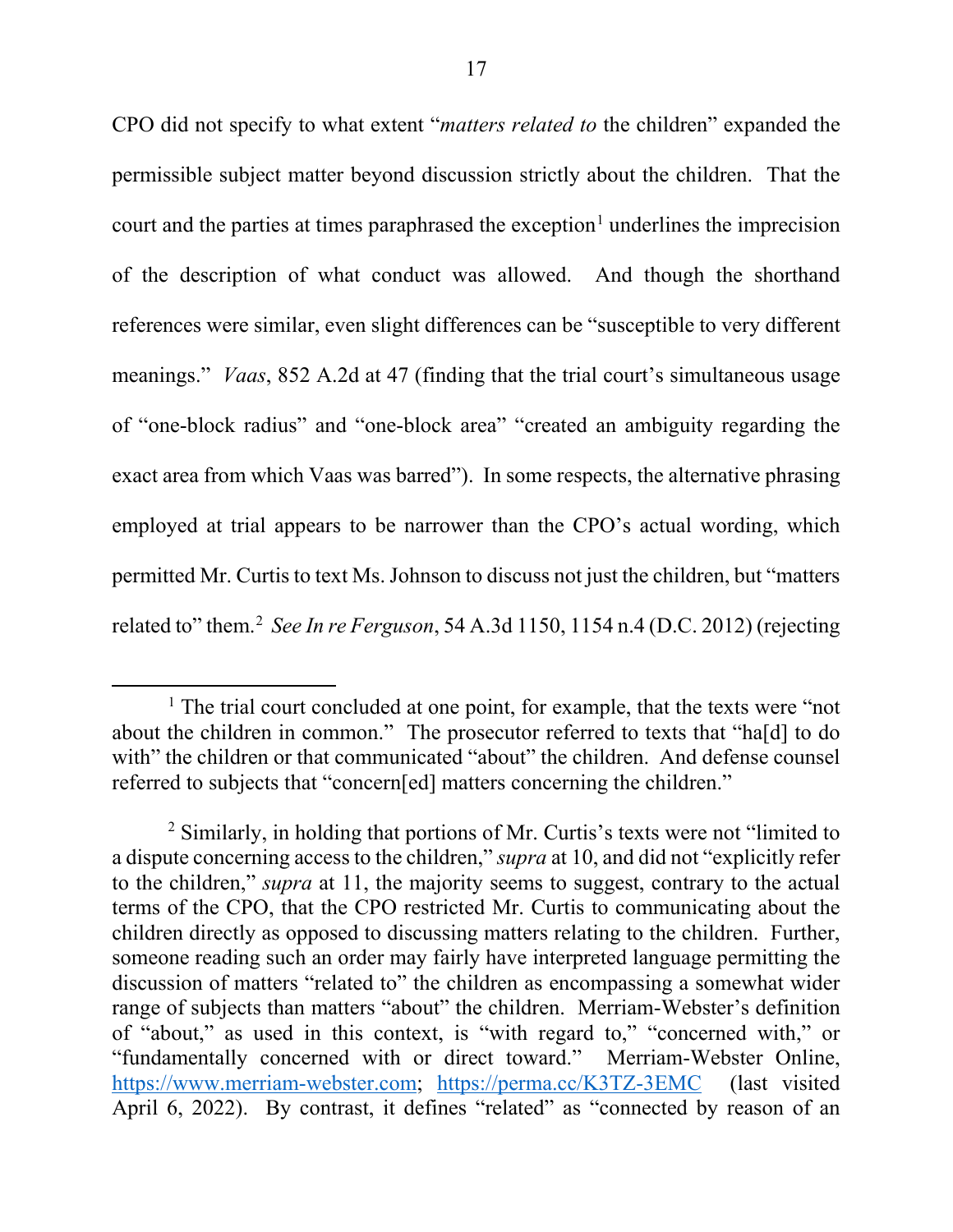government's argument that a CPO that permitted contact "regarding the child *and* announcement for pick up and return of the child" limited contact to communication for the purpose of visitation rights); *cf. Related*, Black's Law Dictionary (11th ed. 2019) ("Connected in some way . . . .").

To the extent the breadth of the provision is unclear, we "construe ambiguities . . . as redounding to the benefit of the person charged with contempt." *Jones*, 898 A.2d at 922 (citations omitted). It therefore seems essential that the phrase "related to" is "deliberately expansive" and is given a "broad common-sense meaning." *Pilot Life Ins. Co. v. Dedeaux*, 481 U.S. 41, 46–47 (1987*)*; *accord District of Columbia v.*  Greater Washington Bd. of Trade, 506 U.S. 125, 129 (1992).<sup>3</sup> And given the

 $\overline{a}$ 

established or discoverable relation." *Id.* Under these definitions, a statement that may not be *concerned with* a certain topic could seemingly still be *connected to* the topic by a discoverable aspect.

The point here is not for dictionaries to govern CPO violation prosecutions; the point is that the government cannot rely on the content of communications alone to establish willfulness when those communications might honestly appear to a defendant to comply with the order under a common understanding of the order's language.

<sup>3</sup> *See also, e.g.*, *Cardell Fin. Corp. v. Suchodolski Assocs.*, 896 F. Supp. 2d 320, 327 (S.D.N.Y. 2012) ("Because 'relating to' in the Amended Judgment is amenable to being read in two different ways, it is ambiguous and the [respondent] cannot be held in contempt for its violation of only one of those possible meanings when its conduct would have been permissible under the other."); *In re Monarch Cap. Corp.*, 173 B.R. 31, 46 (D. Mass. 1994) (finding an order did not describe an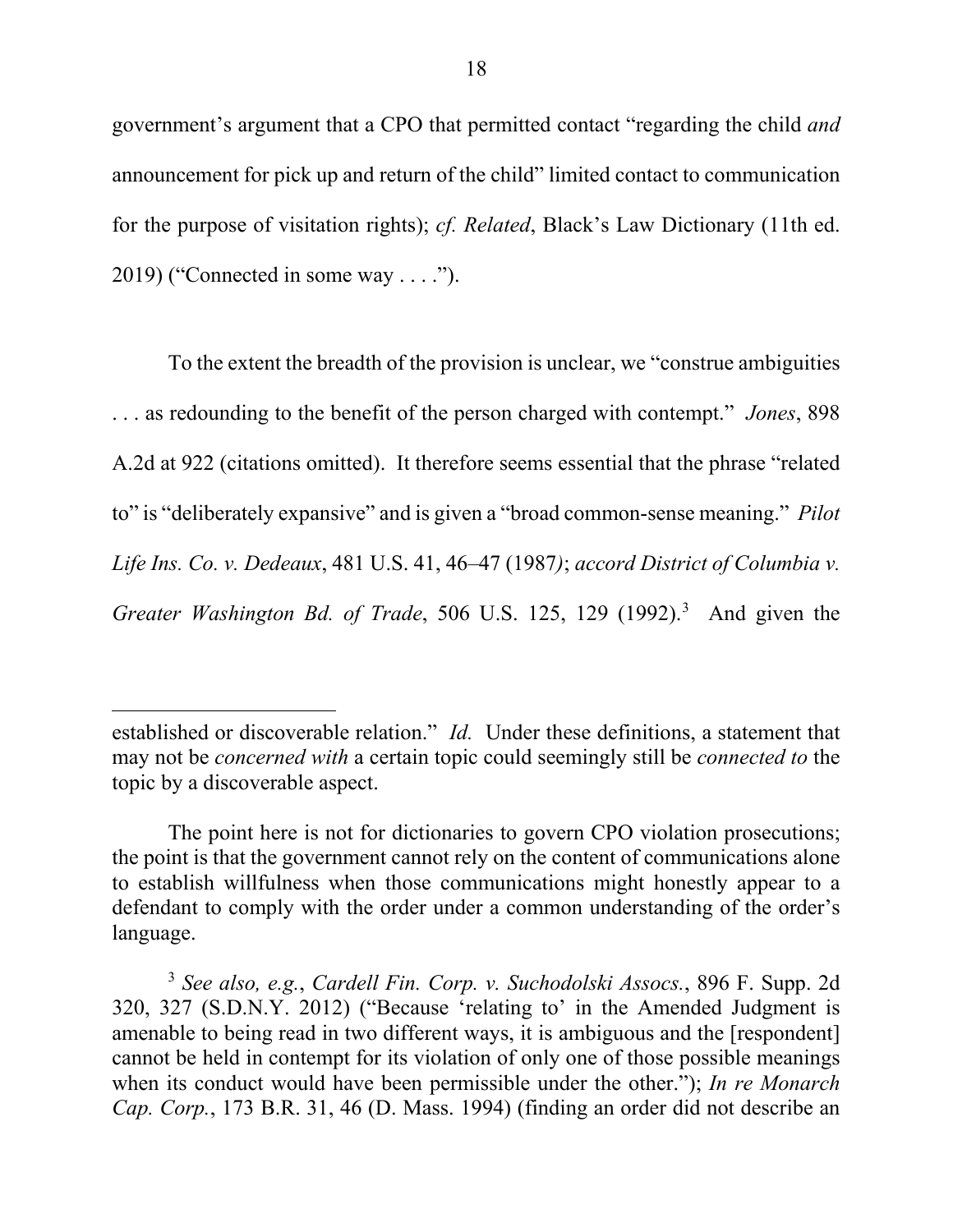absence of evidence that the provision was clarified or explained to Mr. Curtis, there is no reason to believe the broad language of the CPO was ever narrowed—a conclusion bolstered by the prosecutor's request at sentencing that the court craft a more specific no-contact provision "in an effort to perhaps avoid any confusion about the—regarding the children's provision."Where, as here, the defendant's conduct is permissible under a reasonable construction of the order, he cannot be found to have willfully violated the order. *See Jones*, 898 A.2d at 921 ("[I]f a willful violation of the no contact provision depends on a willful violation of the stay away provision, the defendant must be on notice that a failure to keep a particular distance away is itself a violation; otherwise, the stay away basis for the no contact violation will lack willfulness.").

This is not a case where the communications alone demonstrated willfulness. While the court concluded that Mr. Curtis intended to send the texts and that the texts were "a communication that is not about the children in common," it did not find that the texts themselves revealed that Mr. Curtis believed he was texting about matters unrelated to the children in common. To be sure, a factfinder reasonably could infer that the three texts on which the trial court based its verdict were less

injunction's scope in reasonable detail because "the phrase 'arising from or related to' was ambiguous").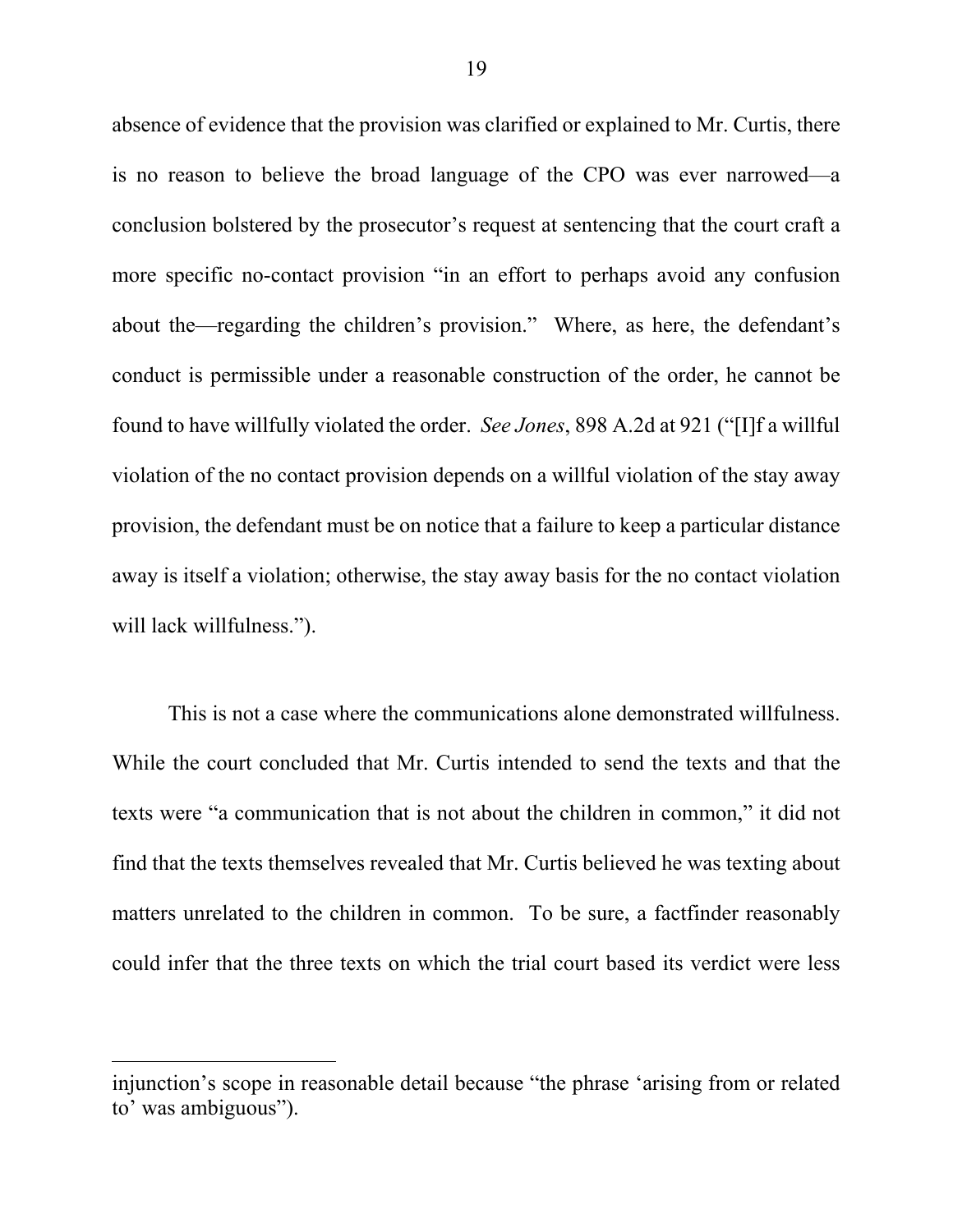than congenial.<sup>4</sup> But however antagonistic, those texts were part of a conversation that clearly concerned matters related to the children and they did not, *on their own*, support an "obvious" inference of Mr. Curtis's willfulness. *Jones*, 898 A.2d at 921– 22 (distinguishing cases where the conduct alleged to violate the CPO was itself "outright and blatant" evidence of willfulness). Even if the CPO was as limited as the majority suggests, it did not specify that arguments or frustration with respect to Mr. Curtis's access to the children would fall outside that scope. *See also Jones*, 898 A.2d at 920 (finding that "the CPO failed to afford [Mr. Jones] sufficient notice of the manner in which to comport himself upon leaving the well of the courtroom"). Because the texts were insufficient to support an inference of willfulness on their own, and because the record does not otherwise establish that Mr. Curtis knew that his texts would violate the order, the evidence was not sufficient to prove beyond a reasonable doubt that Mr. Curtis willfully violated the order.

 $\overline{\phantom{a}}$ 

<sup>4</sup> The majority describes two Mr. Curtis's statements as "ominous[]." It further suggests that Mr. Curtis's "frustration" about his ongoing custody issues may have motivated the text messages, but that the court could not "permit Mr. Curtis to say whatever he wanted" simply because he was "motivated by frustration about matters relating to the children." I agree that the CPO did not give Mr. Curtis free reign to say "whatever he wanted" but remain skeptical that the government proved beyond a reasonable doubt that Mr. Curtis intended to communicate about "matters" not "related to the children in common."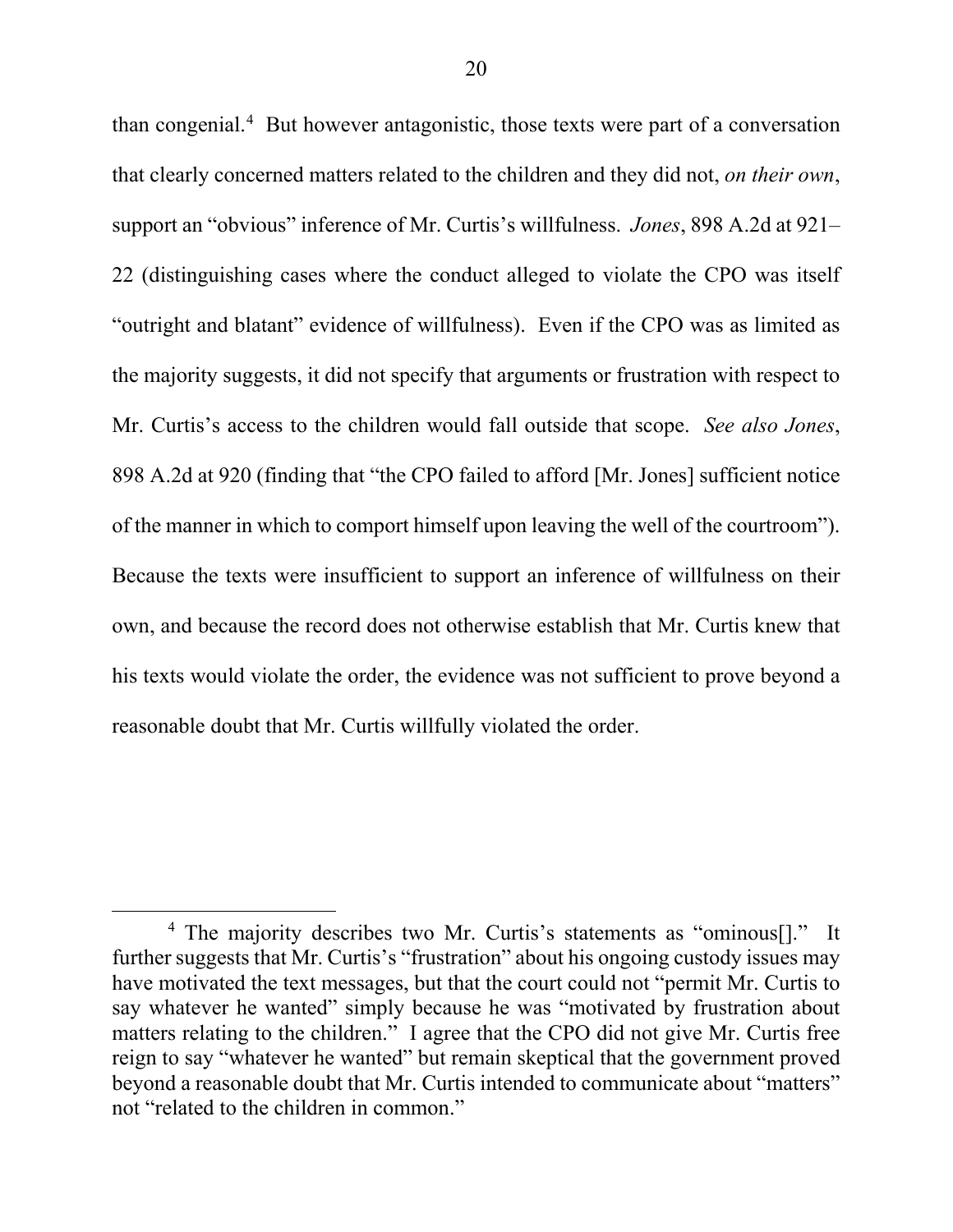The majority declines to address the evidence of willfulness on the ground that it is not before us. While it is true that Mr. Curtis's brief focuses upon the trial court's ruling that his text messages were not related to the children, it is inappropriate here to forgo evaluating the sufficiency of the evidence of willfulness for three reasons.

First, Mr. Curtis did raise the issue. He moved for judgment of acquittal in the trial court,<sup>5</sup> unquestionably challenges the sufficiency of the evidence on appeal, and makes arguments in his appellate brief—such as repeatedly characterizing his text messages as an expression of frustration—that if true, must necessarily be an assertion that he did not willfully violate the no-contact order. Indeed, inherent in his arguments that he was texting Ms. Johnson about matters related to the children

<sup>&</sup>lt;sup>5</sup> This court has held that "a 'full range of challenges' to the sufficiency of the evidence" is "automatically preserved at a bench trial by a defendant's plea of not guilty." *Carrell v. United States*, 165 A.3d 314 (D.C. 2017) (en banc) (quoting *Newby v. United States*, 797 A.2d 1233, 1238 n.2 (D.C. 2002)); *see also Abdulshakur v. District of Columbia*, 589 A.2d 1258, 1264 (D.C. 1991) (stating that the grounds for an MJOA "need not be stated with specificity unless the prosecutor so requests"). Though Mr. Curtis was thus not required to challenge the evidence of willfulness in order to preserve the issue for appeal, he did mention intent in his request for a judgment of acquittal, stating that "[w]hen people are communicating regarding an emotional[] issue, things do come up. There's no intention really to talk about anything else. But things do come up." He also implicitly challenged the proof of willfulness when he argued in closing that his text messages signaled frustration over Ms. Johnson's attempts to hinder his relationship with his children.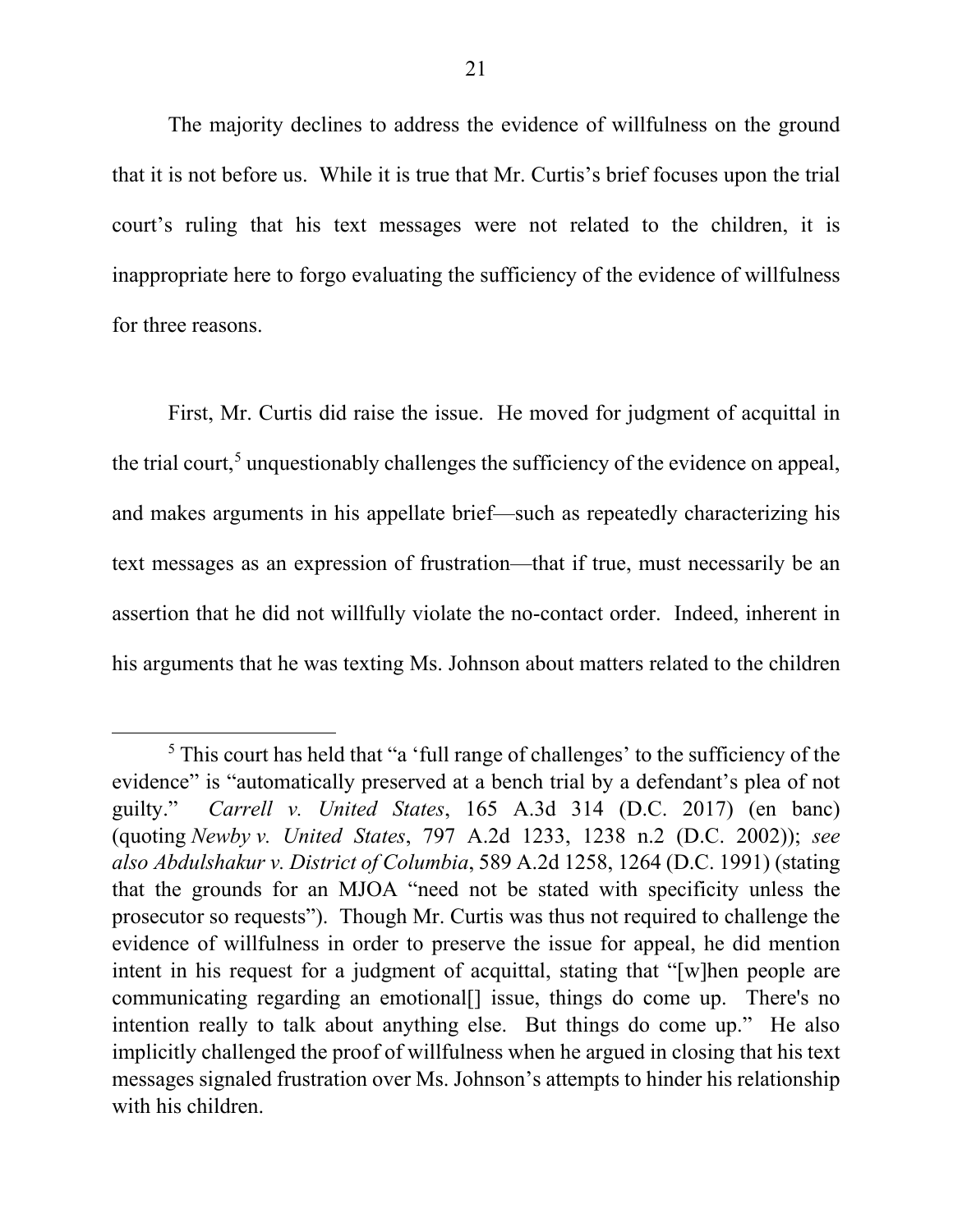is the contention that he did not intend to communicate about matters outside the scope of the CPO and was not aware of the wrongfulness of the messages he was sending.<sup>6</sup>

Second, any imprecision in Mr. Curtis's challenge to the evidence of willfulness—which permeates his sufficiency claim even though it does not appear under a heading specifically challenging that element—is a continuation of, and cannot be separated from, the trial court's and the parties' own erroneous understanding of willfulness at trial. In the trial court, the government argued, and the trial court agreed, that the government needed to prove only that Mr. Curtis had a so-called "general intent" to send the text messages, meaning that he did not do so by mistake—something Mr. Curtis has never disputed.<sup>7</sup> But despite the confusion

 $6$  Even if the issue had not been squarely raised, the appropriate course would be to request briefing on the question or to remand to the trial court rather than wholly declining to address it. Contrary to the majority's contention, it is not "clear," *see Workman v. United States*, 255 A.3d 971, 979 (D.C. 2021), or "doubtless," *id.* (quoting *Black v. District of Columbia Dep't of Human Servs.*, 188 A.3d 840, 851 (D.C. 2018)), that the trial court here would find proof beyond a reasonable doubt of willfulness. The findings quoted by the majority—that, in the trial court's view, the texts were "well beyond what would be communication about the children" and that it could not "reasonably find that [the texts] are about matters about the children" do not bear on Mr. Curtis's knowledge that his conduct was proscribed. *Supra* at 13.

 $<sup>7</sup>$  Mr. Curtis concedes in his brief that he "did intend to send the text messages</sup> to Johnson," which in the trial court's view constituted willfulness. He plainly does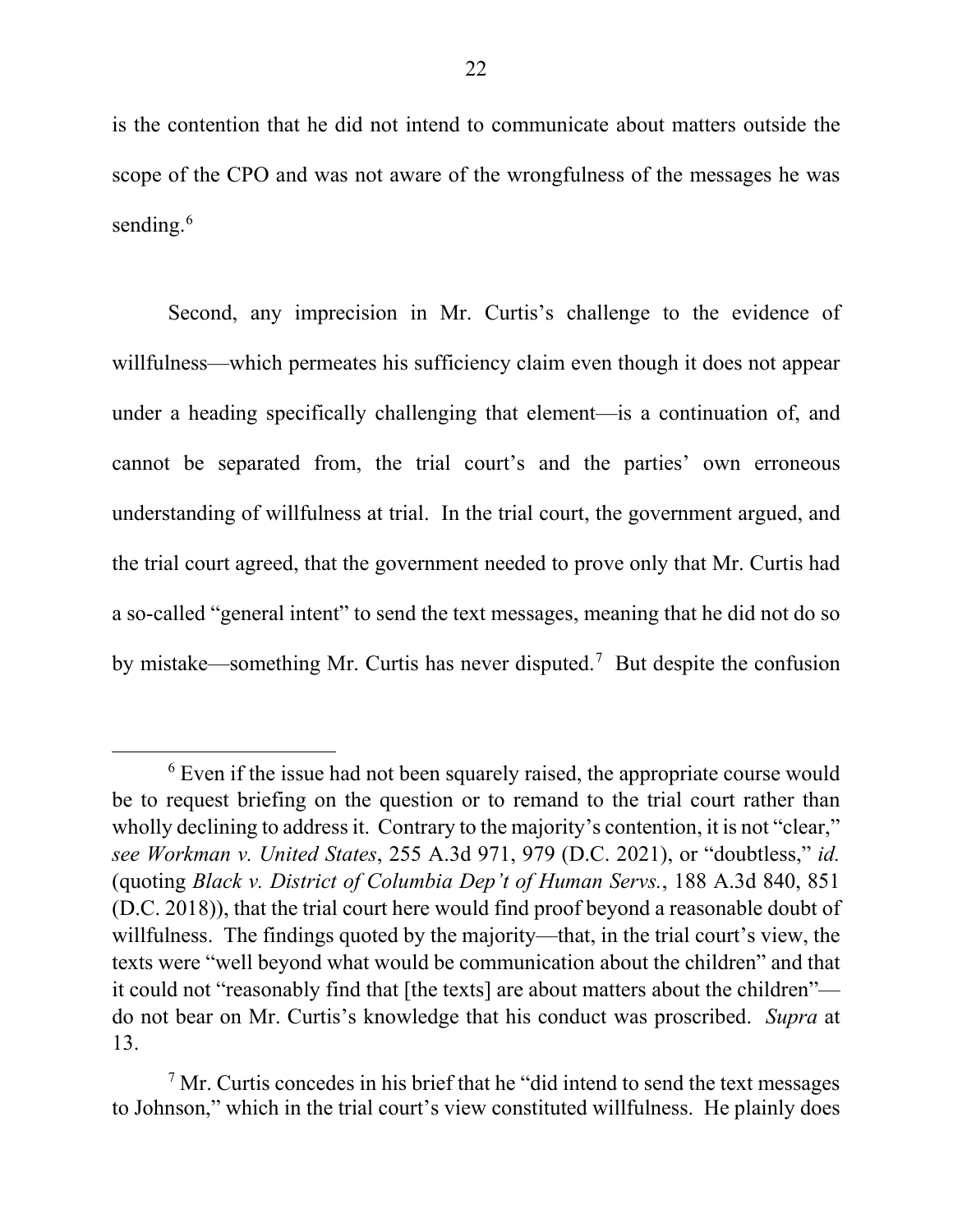of the trial court and the parties on this point, the requirement of a "wrongful state of mind" is clear. *Davis*, 834 A.2d at 866; *see also In re Moore*, No. 18-CM-1144, 2022 WL 710673, at \*2 (D.C. Mar. 10, 2022) (stating that the term "willfully" generally "requires that the government show that the defendant acted with 'knowledge that the conduct is unlawful.'"); *Williams*, 51 A.3d at 1280 (stating that it "was not a correct statement of the law" for the trial court to instruct that "willfully does not mean that he knew he was breaking the law"). Counsel's inartful presentation of the willfulness aspect of the sufficiency claim does not amount to a strategic decision to forfeit the challenge under the correct standard and should not, in these circumstances, dictate the result of this appeal. $8$ 

not mean to concede, however, that he acted willfully as we have defined that term in *Davis*, *Moore*, and *Williams*.

<sup>&</sup>lt;sup>8</sup> Contrary to the majority's suggestion, my concern is not about circumstantial versus "direct[]" proof—mens rea is of course often proven circumstantially. Here, though, given the ambiguity of both the CPO's language and the text messages, there is insufficient circumstantial evidence to prove willfulness beyond a reasonable doubt, and the trial court appeared to sidestep the element of willfulness altogether by finding it sufficient that Mr. Curtis "didn't accidentally send" the text messages to Ms. Johnson, but sent them "on purpose."Nor is my concern with some issue other than the one raised by Mr. Curtis—"whether Mr. Curtis's texts violated the CPO." An essential element of this crime—"violat[ing] the CPO"—is willfulness. The two are not separate issues; they are the same. Mr. Curtis preserved it in the trial court and the lack of a more artful and explicit articulation of it on appeal is partly a function of the parties' and trial court's own confusion regarding the law. Under these circumstances, it is appropriate to reach this important issue.